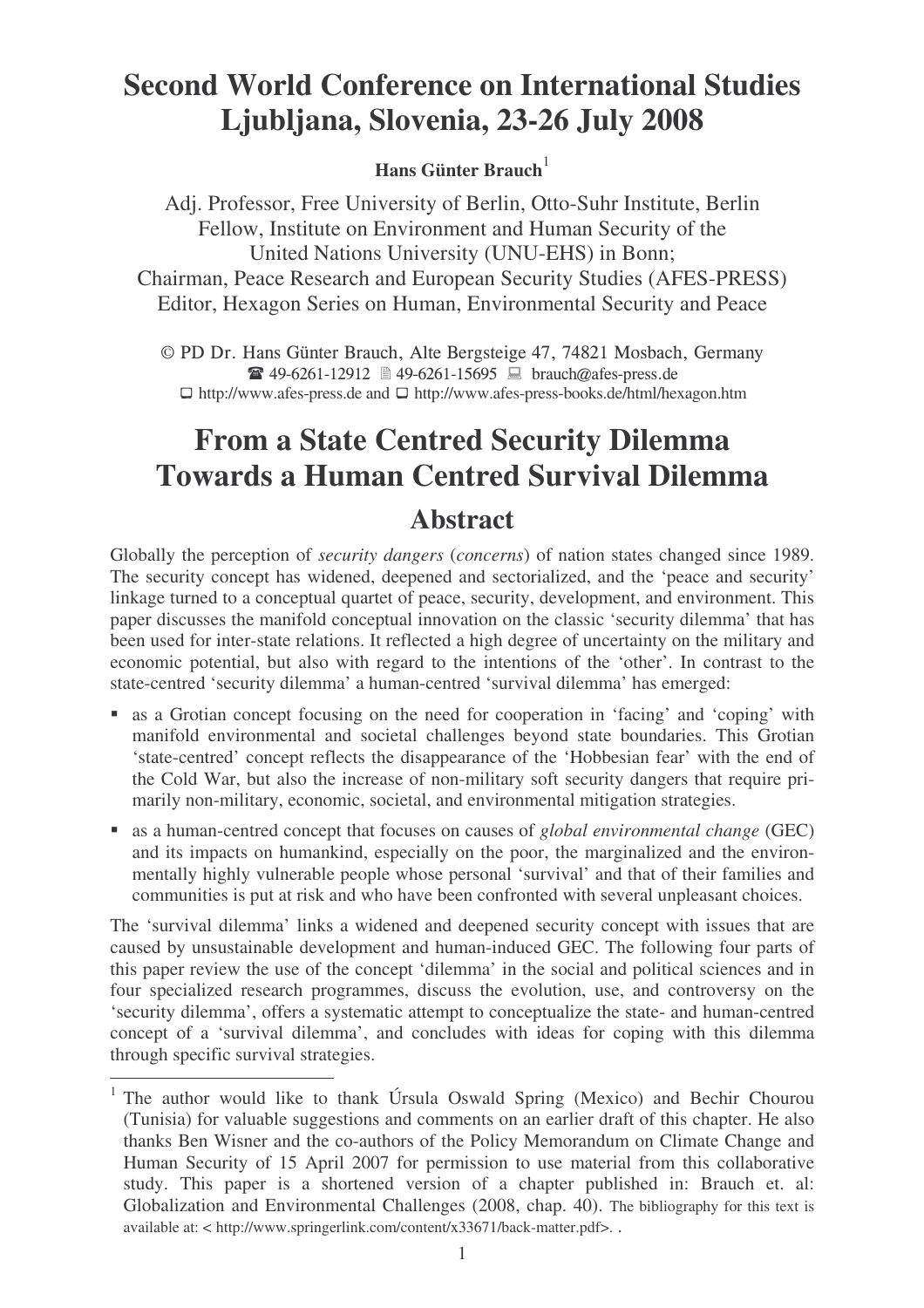# **1 Introduction: Shifting Perceptions of Security Dangers**

The perception of *security dangers* – of multiple threats, challenges, vulnerabilities, and risks (Brauch 2005a, 2006) – and thus the *security concerns* of nation states and their people has significantly changed in many but not all parts of the world with the end of the East-West conflict. The security concept has widened, deepened and sectorialized, and the classic linkage between 'peace and security' – both in the Covenant (1919) and in the UN Charter (1945) – has turned to a conceptual quartet of peace, security, development, and environment (Brauch 2008, 2008a; Wæver 2008; Oswald 2008\_10).

This paper will discuss the impact of the manifold conceptual innovation pertaining to security on the classic concept of a 'security dilemma' that has been widely used for inter-state relations in a bipolar world. It reflected a high degree of uncertainty on the military and economic potential, but also with regard to the intentions of the 'other'. It also discusses new concepts linking security with development and environment. This is the goal of the new concept of a 'survival dilemma' that has gradually emerged during the past decade:

- First, as a Grotian concept focusing on the need for cooperation in 'facing' (responding) and 'coping' (adapting, mitigating) with manifold new environmental and societal challenges that do not respect state boundaries. This Grotian 'state-centred' concept reflects the disappearance of bipolarity and the overcoming of the 'Hobbesian fear' (Butterfield 1950, 1950a, 1952) with the end of the Cold War, but also the increase of non-military soft security dangers that require primarily non-military, economic, societal, and environmental mitigation strategies.
- Second, as a human-centred concept that focuses on the causes of *global environmental change* (GEC) and its impacts on humankind and human beings, especially on the poor, the marginalized and the environmentally and socially highly vulnerable people whose personal 'survival' and that of their families and communities has been put at risk and who have been confronted with several unpleasant choices.

The 'survival dilemma' links a widened and deepened security concept with issues that are caused by unsustainable development and human-induced GEC. The other new concept of 'sustainable peace' requires efficient survival strategies for coping with this new challenge.

The following four parts of this paper review the use of the concept 'dilemma' in the social and political sciences and in four specialized research programmes, discuss the evolution, use, and controversy on the 'security dilemma', offer the first systematic attempt to conceptualize the state- and human-centred concept of a 'survival dilemma', and conclude with ideas for coping with this dilemma through specific survival strategies.

# **2 Dilemmas in the Social Sciences: Security vs. Survival**

### **2.1 The Dilemma Concept: Origins and Applications**

In a literal sense, the term 'dilemma' refers to "an argument which presents two or more alternatives; *di*-, two, and *lemma*, a proposition or assumption …; 1. in logic. An argument which presents an antagonist with a choice between equally unfavourable or disagreeable alternatives. 2. any situation necessitating a choice between unpleasant alternatives; a perplexing or awkward situation" (McKechnie 1983: 511). As a scientific concept, 'dilemma' is used in philosophy and logic and as a prisoner's dilemma in game theory in both political science and in economics (*Brockhaus Enzyklopädie* 21 2006, vol. 7: 29).

In political science and in international relations, the 'dilemma' concept has been used with regard to the security of states, "where the policy by a state to achieve security proves to be an unsatisfactory one". If all alternatives open to a state are unsatisfactory, "the state is in a paradox" (Collins 1997: 10):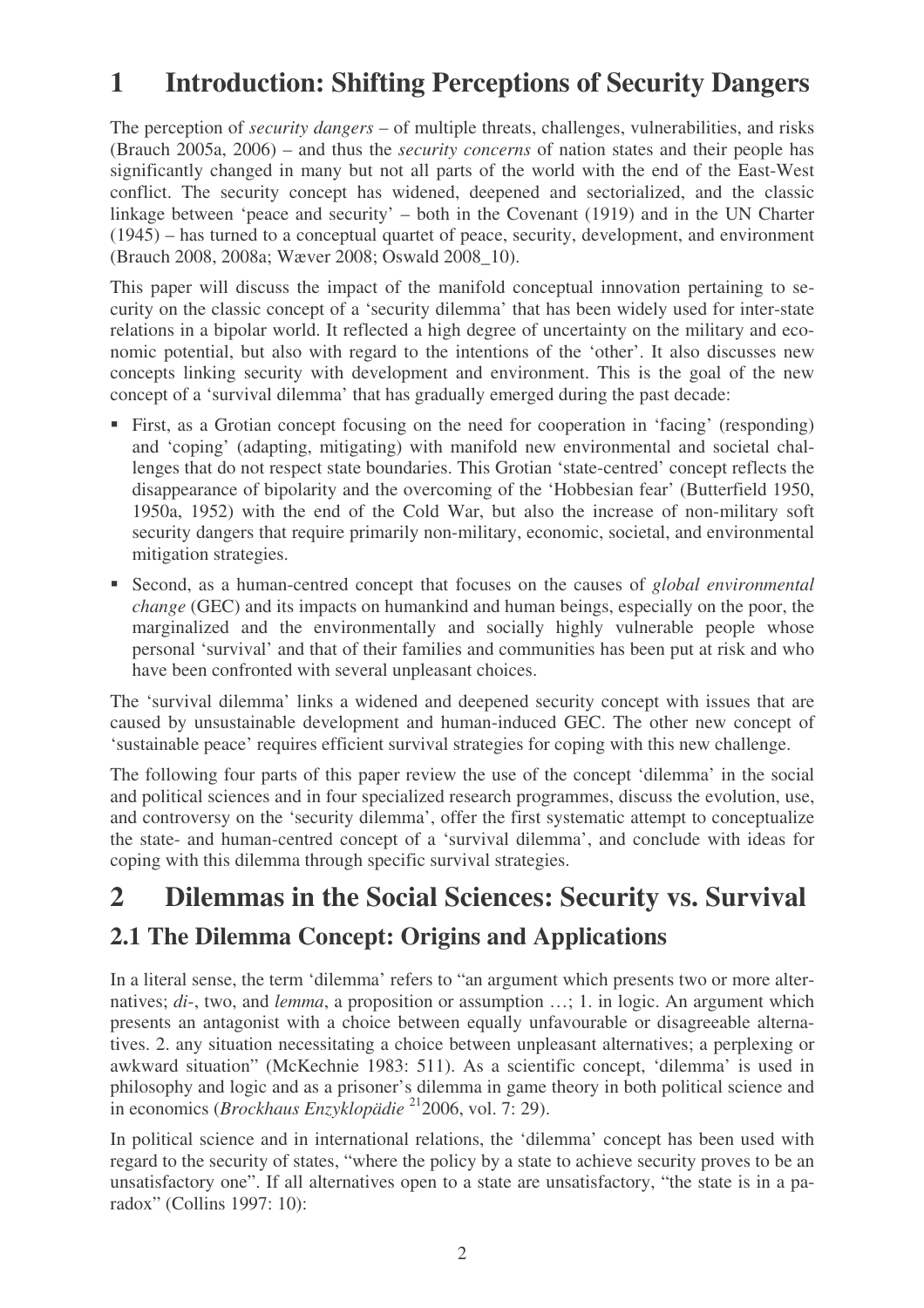By falling foul of the security dilemma, any solution the state chooses is unsatisfactory and is thus not a solution at all. The result of the security dilemma is that security cannot be realized. This has led Wheeler and Booth to assert that: 'in an ordinary sense, a security dilemma would seem simply to refer to situations which present governments, on matters affecting their security, with a choice between two equal and undesirable alternatives.' However, when the concept has been used by writers of international relations, this has not always been the meaning they have attributed to the security dilemma. 'In the literature on international politics', Wheeler and Booth (1992: 30) argue, 'the term has come to have a special meaning'.

Before the scientific debate on the security dilemma will be assessed, a review of the use of the dilemma concept for the other three concepts of peace, development, and the environment is appropriate.

### **2.2 Other Dilemmas in the Social Sciences**

The term 'dilemma' has also been used as 'peace', 'development', and 'environmental dilemma' in the media and by NGOs, but it has hardly been conceptualized scientifically.

#### **2.2.1 Peace and Peace-Enforcement Dilemma**

The tern 'peace dilemma' has been used with regard to the nuclear debate on North Korea and the civil war in Sri Lanka, and as a 'peace-enforcement dilemma' for Somalia (Frank Crigler: at: <http://www.dtic.mil/doctrine/jel/jfq\_pubs/jfq1002.pdf>), or as a 'justice-peace dilemma' for the implementation of human rights, or as a 'dilemma of peace-seekers' (Schuman 1945: 12-30) and as a dilemma of specific countries or political leaders with regard to peace. However, no concept of a 'peace dilemma' has been used in the social sciences.

#### **2.2.2 Development Dilemma**

Senghaas (1982, 2004: 188-191) referred to several dilemmas determined by the structure of the contemporary world, among them the classic 'security dilemma' and a 'development dilemma' that develops in a relatively open world economy between societies and economies that exchange goods and services where major gaps with regard to know-how, organizational capabilities, technological and organizational innovations of its partners exist. He argued that such a development dilemma exists not only between industrialized and developing economies, but also within each group of states, e.g. within the triad of OECD countries in North America, Europe, and in the Far East that leads in different stages to different coping strategies between protectionism and free trade. It is uncertain whether this 'development dilemma' will lead to a 'security dilemma' or even to violent conflicts within and between states. The term 'development dilemma' has been used in recent books titles (Ostergard 2002; Franke 1980; Behera 2004; Ndikumana 1998), but so far the term has not become a widely used scientific concept within a specific theoretical context.

#### **2.2.3 Environmental Dilemma**

The term 'environmental dilemma' has also been used in several publications but it has not yet become a specific scientific concept. For these three terms of a peace, development, and environmental dilemma it is unclear what poses the dilemma and what the unfavourable alternatives are for states or human beings. This is different for the 'security dilemma' that triggered a debate in political science, international relations, and in security and peace studies.

### **3 Security Dilemma: Genealogy, Use, Controversy**

The idea of a 'security dilemma' has already been alluded to in Kant's treatise on eternal peace, 155 years before John H. Herz <sup>8</sup>1950) first referred to this concept.

#### **3.1 Kant's Third Preliminary Article in Eternal Peace**

With the emergence of the modern nation state and its system of rule, since the  $18<sup>th</sup>$  century, the state bureaucracy expanded and standing armies were set up. In the third preliminary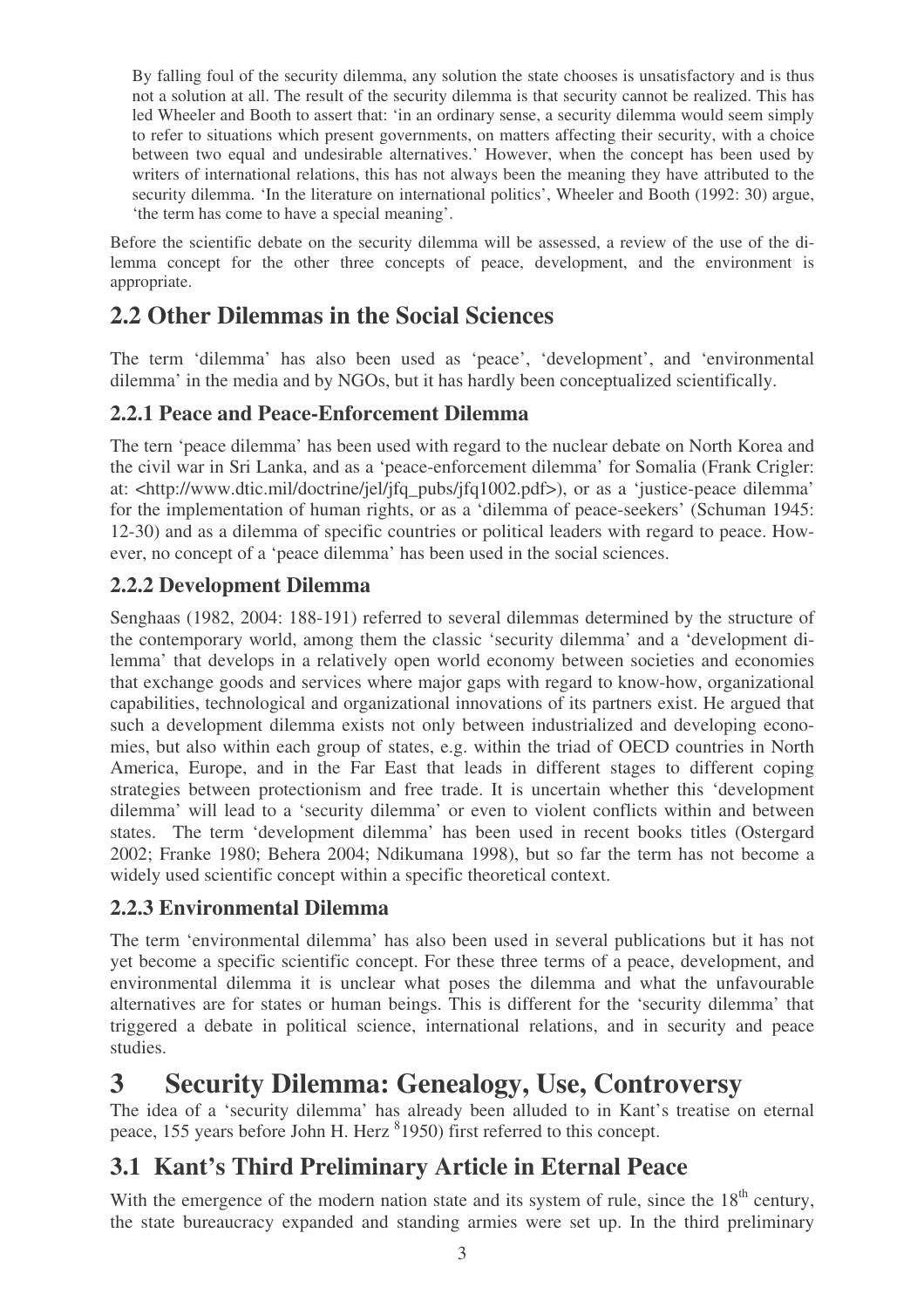article of his *Eternal Peace* Kant (1795) referred to linkages between armed forces and arms, and the relations among states that pointed to a 'security dilemma'. Kant concluded that "standing armies (*miles perpetuus*) shall be gradually abolished", because

they constantly threaten other nations with war by giving the appearance that they are prepared for it, with goads nations into competing with one another in the number of men under arms, and this practice knows no bounds. And since the costs related to maintaining peace will in this way finally become greater than those of a short war, standing armies are the cause of wars of aggression that are intended to end burdensome expenditures (Kant, in: Humphrey 1992: 108).

He contrasted them with the role of militias "the voluntary, periodic military training of citizens so that they can secure their homeland against external aggression" (Kant, in: Humphrey 1992: 168). Different interpretations thereof were offered by contemporary philosophers.

According to Kersting (1996: 175) Kant's six preliminary articles outline the negative conditions of a peace among nations or of negative peace without war. Saner (1995: 49) interpreted them "not as analytic legal deductions but as interventions of reason against political practice". For Lutz-Bachmann (1997: 63) they also "criticize the politics of all absolutistic states, and especially those of Prussia".

With the third preliminary article, according to Saner (1995: 49), Kant describes the armament dynamics, the interaction between armament, its autodynamics, and war. Gerhardt (1995: 58) interpreted this article as an expression of a "strategy of political action". Lutz-Bachmann (1997: 63) stated that Kant "explicitly contradicts … the military doctrine prevailing since the time of Venetius – 'Si vis pacem, para bellum'".

Cavallar (1992: 116-123) argued that the mere existence of standing armies implies an element of threat that can cause a war, a *security dilemma*, Kant tries to escape by a gradual troop reduction in order not to undermine the military balance. Kant preferred a militia army with a defensive mission without obligatory service, as suggested in the American Bill of Rights (1776).

The interpretation of this preliminary article changed. While in the late  $19<sup>th</sup>$  century several German writers (Rühl 1892, Pfleiderer 1895, Stein 1896) considered Kant's preference for militia armies as obsolete, during and after World War I several authors, such as Kobler (1917), argued that both standing armies and conscription should be abolished. In Germany, the interpretations of Kant's treatise in the late  $20<sup>th</sup>$  century were influenced by the critiques of armament policies and dynamics by contemporary peace research (Senghaas 1972).

In the 1930's, the British meteorologist Lewis F. Richardson (1960) developed the theorem of an 'action-reaction process' of armaments where fear was referred to as a major motivating force for military build-up. This action-reaction theorem was later challenged by peace researchers in the 1970's (Senghaas 1972; Buzan 1983: 207-209) who argued that the arms process is to a large extent domestically driven, and that threat perceptions and the actionreaction theorem were used to legitimate decisions to develop and procure armaments that were driven by military interests, national economic interests in profits, and local economic interests to maintain jobs and a technological impulse (Brauch 1977, 1990).

#### **3.2 Conceptualization of the Security Dilemma by Herz (1950)**

Without any reference to Kant or Richardson, John Herz (1950, 1959) coined the term of a *security dilemma* with which he referred to the propensity of countries "to acquire more and more power to escape the impact of power of others", a tendency that has resulted in a vicious circle of mutual arms build-up. Herbert Butterfield (1950, 1950a, 1951, 1952) referred to it as a "predicament of Hobbesian fear" or as the "Hobbesian" dilemma.

Herz disagreed with the thesis that mutual suspicion and the security dilemma have resulted in a continual race for power and armaments, and in unending wars. Herz  $(1959, \frac{21962}{}, \frac{31966}{})$ 12) saw the newness in the 'nuclear age' as a revolutionary process of weapons innovation (fission, fusion weapons, jet aircraft, rockets and missiles with nuclear warheads). Herz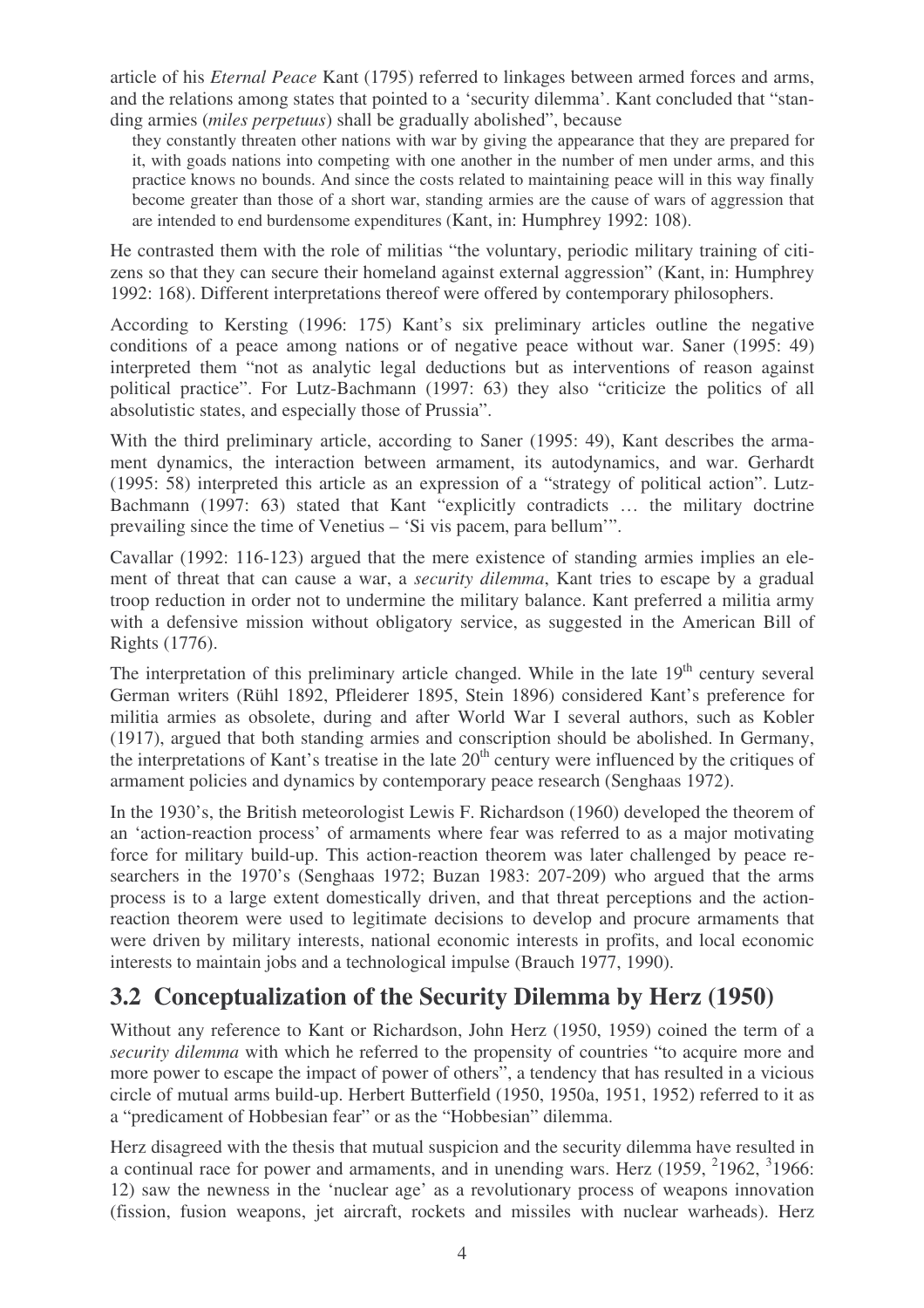(1966: 19) pointed to the "apparent absence of an effective defence against the new weapon", and to nuclear developments that make military superiority obsolete, that have resulted in a vicious circle where armed forces with ever more nuclear weapons produce less and less security. As a consequence of the progressing penetrability of the state, its vulnerability against nuclear attacks has increased. Herz (1996: 231) defined 'security dilemma' as

a social constellation in which units of power (such as states or nations in international relations) find themselves whenever they exist side by side without higher authority that might impose standards of behaviour upon them and thus protect them from attacking each other. In such a condition, a feeling of insecurity, deriving from mutual suspicion and mutual fear, compels these units to compete for ever more power in order to find more security, an effort which proves selfdefeating because complete security remains ultimately unobtainable. I believe that this dilemma, and not such (possibly additional) factors as 'aggressiveness', or desire to acquire the wealth of others, or general depravity of human nature, constitutes the basic cause of what is commonly referred to as the 'urge for power' and resulting 'power politics'.

Herz argued that this "fundamental social constellation" leads to "a mutual suspicion and a mutual dilemma of 'kill or perish', of attacking or running the risk of being destroyed". He refers to a social condition of men's "uncertainty and anxiety on his neighbours' intentions" that drives people in a situation of international anarchy to acquire more power to escape the superior power of others. Contrary to Butterfield (1950, 1952), Herz (1966: 235) argued that this situation did not lead to a permanent race for power, armaments and preventive wars due to different mitigation strategies, such as "commonly accepted standards of behaviour and 'law' [that] provide for mitigation of the fears and distrusts which the dilemma provoked", or security systems, like the balance of power (1815-1914) or systems of collective security of the League of Nations and the United nations. Herz' security dilemma concept refers to the subjective level of security, to fears and concerns about encirclement, imperialism, world conquest that often had tragic implications "that mutual fear of what initially may never have existed may subsequently bring about exactly that which is feared most: actual 'encirclement'. Thus bipolarity has given the security dilemma its utmost poignancy".

During the Cold War, the security dilemma became most compelling "in the sphere of armaments" where "no moral, religious, humanitarian, economic, or other considerations could prevail against the brutal impact of a 'they or us'" (Herz 1966: 242). As a preventive war to achieve world government in the nuclear age is not feasible, and the means (mutual annihilation in nuclear war) would destroy the end (survival), Herz concludes that the aim must be mutual accommodation in the Grotian tradition. Herz developed several mitigation options, some of which have become obsolete with the end of the Cold War. Herz's concept builds on Kant's third preliminary article. In a review of this concept Bruce Russett (1993: 822) states:

The security dilemma operates only under particular conditions of international relations. It stems primarily from leaders' perceptions of the military circumstances, specifically whether the offence has substantial advantages over the defence and whether defensive capabilities can be distinguished from offensive ones.

#### Russett (1993: 822) argued that

neither threats nor concessions are likely to ease a security dilemma. Threats will enhance the adversary's sense of insecurity; concessions will probably enhance one's own. Changes of strategic postures and weapons procurement in favour of the defence can help, as can better means to monitor the adversary's intentions and capabilities – if the adversary likewise has largely defensive aims.

Alan Collins (1995: 11-15) pointed to "four characteristics of a security dilemma: uncertainty of intentions, no appropriate policies, decrease in the security of others, and decrease on the security of all". Jervis (1976: 66) wrote that "the unintended and undesired consequences of actions meant to be defensive constitutes the 'security dilemma'," while Wheeler and Booth (1992) labelled them a "security paradox" and they considered "insecurity as the central characteristic of the security dilemma" (Ralph 2001: 17-19). In Jervis' view "the security dilemma cannot be abolished, it can only be ameliorated" (Jervis 1982: 361), while Wheeler and Booth (1992: 29) claim that "the theory of security communities and the practice of inter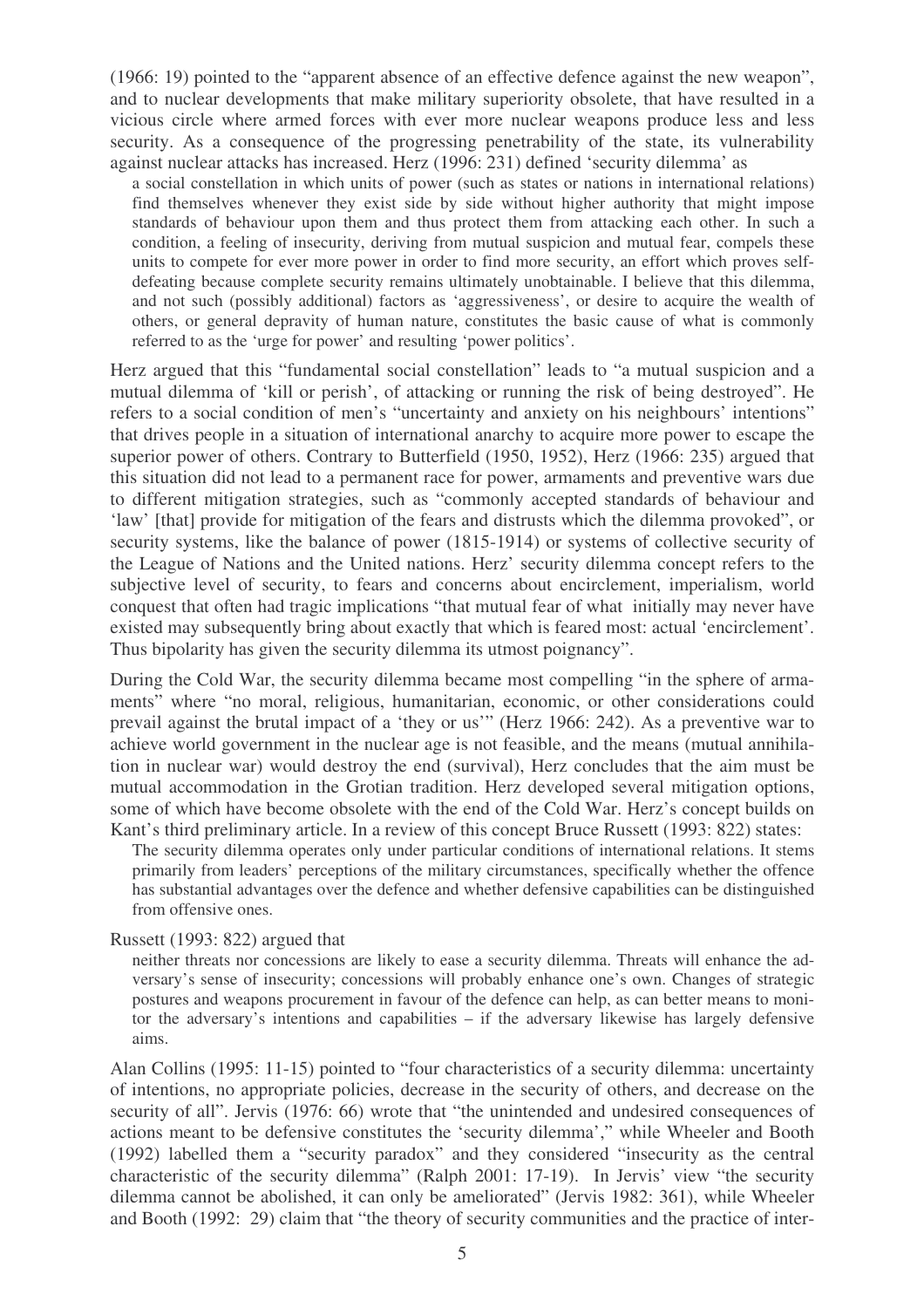national politics among liberal-democratic states suggests that the security dilemma can be escaped, even in a setting of sovereign states."

Collins (1997: 1) referred to controversies on this concept whether it exists at all or is a pure academic construct; or whether the outcome was the result of an accurate assessment of the situation. For Collins (1997:1) "the security dilemma arises when states inadvertently create insecurity in one another as they seek to gain security." He further argues that the security dilemma is "part of the action-reaction explanation of an arms race" (Wheeler/Booth 1992: 55) but that both concepts are not synonymous. Collins stated (1997: 4) that the security dilemma has not disappeared with the end of the Cold War. For Alexander Wendt (1995: 77) "security dilemmas are not acts of God: they are effects of practice. This does not mean that once created they can necessarily be escaped (they are, after all, 'dilemmas'), but it puts the causal locus in the right place." Collins (1997: 11) distinguishes among five definitions of this dilemma:

decrease in the security of others; decrease in the security of all; uncertainty of intention; no appropriate policies; required insecurity. The first four relate to one another and form a coherent explanation of a traditional security dilemma.

After an extensive review of the first four definitions in the international relations literature, Collins (1997: 23) summarized three characteristic features of the concept: a) "the participants must have benign intent [where] neither actually intends to initiate an attack", b) "the unresolvable uncertainty that statesmen face when trying to determine the intentions of other states"; and c) "the options available to the statesmen while in the security dilemma". Thus, according to the traditional definition "the security dilemma should be seen as representing a process in which state actions, far from increasing security, actually fuel their own insecurity" (Collins 1997: 24). Jack Snyder (1985: 153) defined a security dilemma as "a situation in which each state believed that its security required the insecurity of others".

Collins discusses this fifth definition in light of his three criteria of "benign intent, irresolvable uncertainty, and self-defeating or paradoxical policies" for two types of state-induced security dilemmas: revisionist/revolutionary and militaristic status quo. In his interpretation, a security dilemma does not occur "where malign intent exists" (1997: 41), and he further concludes that "in addition to the anarchical system creating the security dilemma, a security dilemma can also arise from state action" (Collins 1997: 42). Within International Relations (IR) it has remained controversial whether the security dilemma can be escaped and whether it has so in Europe with the end of the Cold War.

#### **3.3 Debate on Security Dilemma since End of Cold War**

With the end of the Cold War the 'poignant bipolarity' disappeared, what eased the security dilemma in Europe as did other mitigation strategies during the East-West conflict, such as arms control and disarmament agreements, and confidence and security building measures.

With the global turn of 1989/1990 and the events of 11 September 2001, the perception of security threats, challenges, vulnerabilities, and risks has changed, as has the conceptualization of security and of the security dilemma that has differed among analysts and policy-makers in Europe and in the United States (Czempiel 2002), but also among governments and security elites in Arab countries (Selim 2003), in Turkey (Aydın 2003), and in Israel (Kam 2003).

Wheeler and Booth (1992: 54) argued that with the emerging post Cold War security community "peace is predictable; the security dilemma has been escaped." Collins (1997: 233- 235) noted "that the process of mitigation begun by Gorbachev has slowed significantly, and the uncertainty of intent caused by suspicion and mistrust has grown steadily" with the Russian opposition to NATO enlargement.

Czempiel (2002: 21) argues that both structural realists (Waltz) and classical neo-realists have made the security dilemma the central theorem of their theory of international politics. For Czempiel (2002: 31) the security dilemma is no objective result of analysis but a societal and group determined phenomenon that is created by self, world, and enemy images in the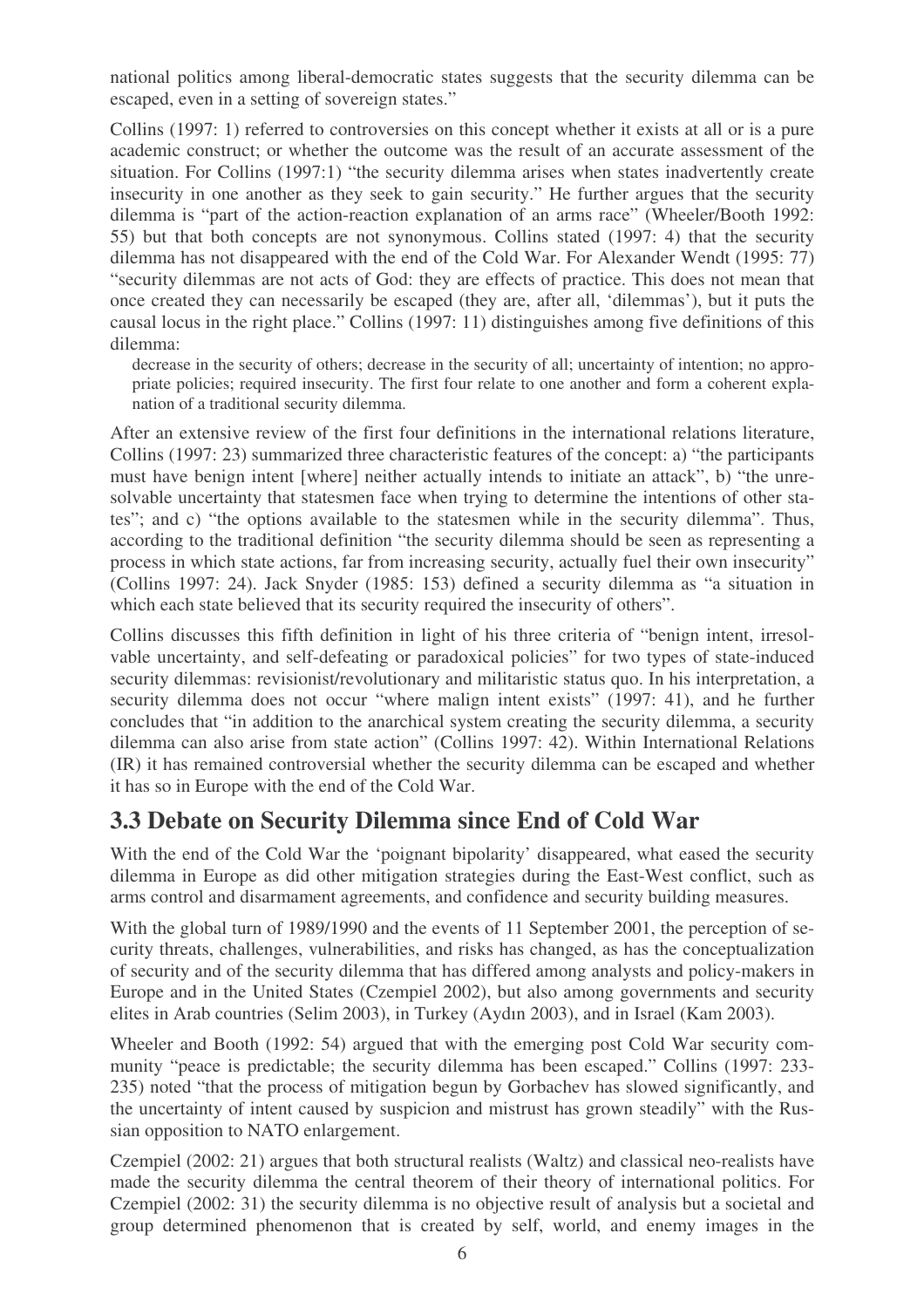tradition of the political culture of the respective country that may reflect both ethnocentrism and ideological fundamentalism. In Czempiel's interpretation, the security dilemma is no exogenously existing factor in an anarchic international system, but the result of "deliberate choices of particular governments" (Wheeler/Booth 1992: 43). For the constructivists the security dilemma is a socially constructed concept and a phenomenon that is also influenced by respective domestic politics (Wendt 1992: 402, 1995: 71-81).

In his critical review, Jason Ralph (2001: vi) argues that "the concept of the security dilemma has been used by the discipline of Strategic Studies to explain why security competition is an inherent feature of the international system." He proposed to redefine the concept "to account for the social and political contingency of reality and thereby reveal the immanent possibility of mitigating uncertainty between states and even constructing security communities". While he does not deny the existence of security dilemmas, he challenges the realist view "that security dilemmas are a structural feature of anarchy".

In his conclusions, Ralph (2001: 176-195) argued that at the centre of the classical definition of the security dilemma "are unwarranted ontological and epistemological assumptions", and that the concept used by traditional security studies is "intrinsically conservative" and that it "can only be mitigated by cooperation by statist elites". To transcend this traditional concept of a security dilemma, Ralph suggested focusing on the societal level, and especially on the individual, but he failed to reconceptualize this dilemma from a human security perspective.

Both Czempiel's and Ralph's criticisms of the use of the security dilemma concept by realist schools challenges the concept as an ahistoric theorem derived from the uncertainty of international anarchy. Czempiel redefines the concept as the product of domestic politics, while Ralph argues that it should focus on the societal or human level. Their arguments reflect the horizontal widening and vertical deepening of the security concept since 1989.

The security dilemma focuses on inter-state relations in an anarchic world. Its major referent object has thus been the nation state or military alliances consisting of nation states. Thus, this concept has been used during and after the Cold War primarily for a narrow political and military state-centred security concept.

## **4 Survival Dilemma**

The new concept of a 'survival dilemma' differs from the state-centred narrow 'security dilemma', it is wider in its focus by linking a widened and deepened security concept that includes the economic, societal, and environmental dimensions, and the human being and humankind as referent objects with the two new concepts of development and the environment or the linkage concept of sustainable development.

After a definition of the 'survival' concept, the question will be discussed with regard to survival for whom and against what?, before the survival dilemma will be introduced as a Grotian concept for dealing with non-military environmental challenges, vulnerabilities, and risks, and as a people-centred or human security concept.

### **4.1 Survival for Whom against What?**

In contemporary general usage, the 'survival' concept implies: "1. the state of continuing to live or exist: … *Our disregard for the environment threatens the long-term survival of the planet.* [fight for survival = struggle or work in order to continue to exist] ... 2. survival of the fittest: a situation in which only the strongest and most successful people or things continue to exist. 3. a survival from: *especially BrE* something that has continued to exist from a much earlier period, especially when similar things have disappeared; relic."

*The New Encyclopaedia Britannica* (Vol. 11: 1998: 414-415) refers to two concepts of 'survival' in cultural anthropology as "a cultural phenomenon that originates under one set of conditions and persists in a period when those conditions no longer obtain," and "survival training" as "teaching people to survive in the wilderness, using essentially Stone Age skills".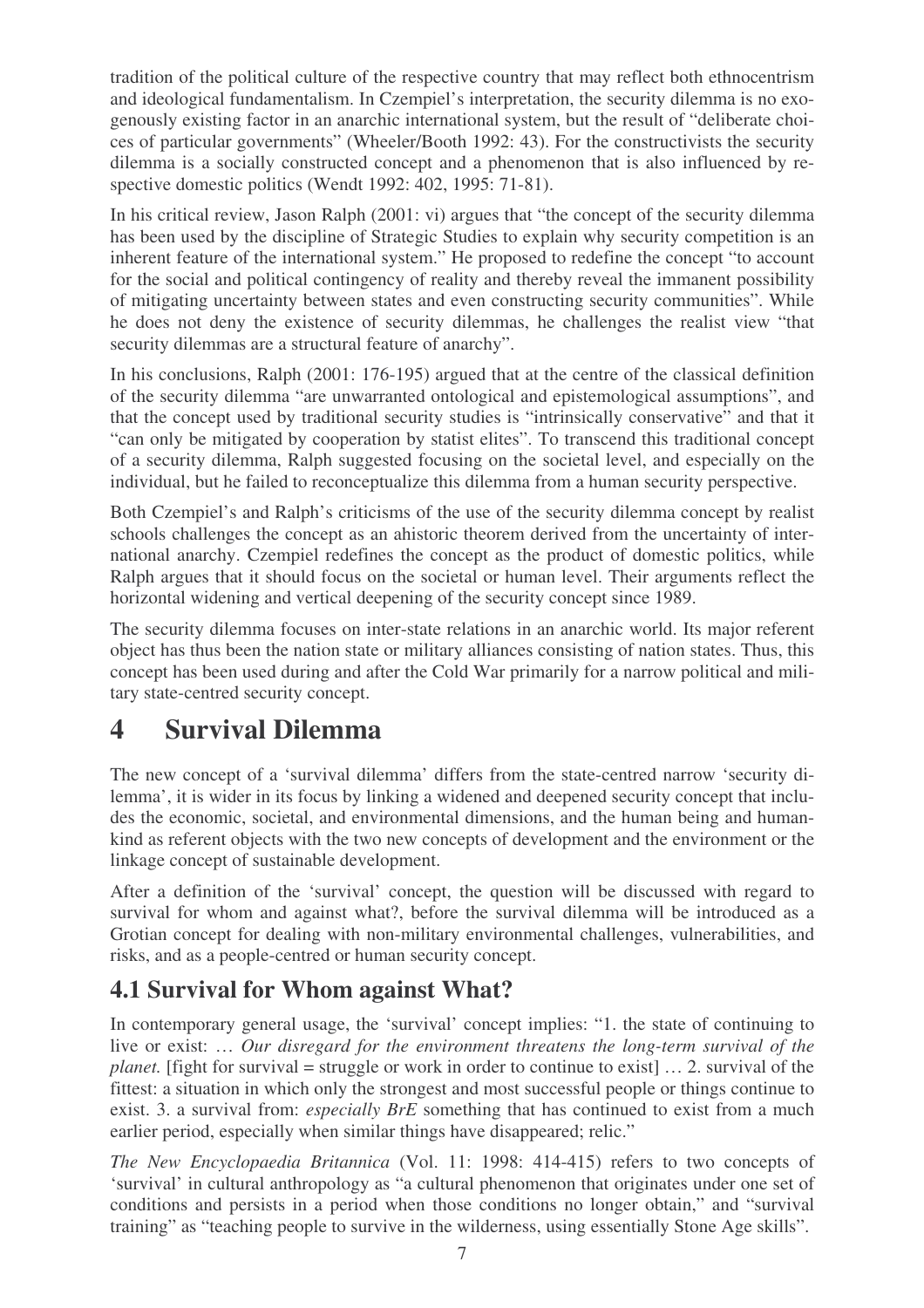Influenced by Charles Darwin's (1859, 2006) 'natural selection' and Herbert Spencer (1864) the 'survival of the fittest' is used in biology "as a shorthand for a concept relating to competition for survival or predominance", that has become a metaphor that it is not generally used by biologists, who … prefer to use the phrase 'natural selection'. Thayer (2004) in his *Darwin and International Relations: On the Evolutionary Origins of War and Ethnic Conflict* linked theories of human social behaviour to evolutionary biology as a basis for "for both 'realist' theories of international relations and 'rational choice' approaches throughout the social sciences".

The German sociologist Hillmann (1994: 885-886, 1997) coined the concept of a 'survival society' as a "constructing task of a visionary sociology" (Hillmann 1993). Such a 'survival society' should be established as a new type of society with a global extension whose culture, structure, institutions, actions, and development processes are directed at the longer-term guarantee of the survival of humankind and of its living nature. The cultural basis of the survival society is determined by an ecologically based worldview, and a value system that gives highest priority to a guarantee for survival besides the protection of human dignity and of a free societal order. In Hillmann's view this requires overcoming the present *affluent* and *risk society* (Beck 1992, 1999, 2007), and its resulting environmental crises. This presupposes a global environmental movement that relies on all societal strata, a permanent elucidation and enlightenment with a high acceptance of environmental norms and policies.

Hillmann (1998: 125ff.) argues that the establishment of a survival society would require a fundamental shift (as fundamental as the emergence of the agricultural and industrial society). This presupposes a multi- and interdisciplinary cooperation of sociologists, social psychologists, ecologists, philosophers, political scientists, economists, and futurologists to analyse the preconditions and possibilities for protecting survival of humankind. This survival society would require a new value system consisting of terminal values (survival, human dignity, protection of nature, peace, health, tolerance, freedom, justice, solidarity, welfare, and responsibility for future generations), as well as instrumental values (readiness to learn, work and yearning for success, creativity, and readiness to take risks, flexibility, mobility, initiative, self discipline, reliability, exactness, efficiency, modesty, thriftiness, public spirit, cooperation, involvement, participation, and courage of one's convictions).

The *Interaction Council*, an organization of former heads of governments and states, has used the 'survival' concept in many official reports, e.g. by a High-level Expert Group on "*The interrelated problems of environment, population and development*" chaired by former Japanese Prime Minister Mr. Takeo Fukuda on 2 and 3 December 1985 in Tokyo who stated that the new global environmental challenges "cannot be dealt with through national action alone. Effective international cooperation is a prerequisite for *human survival*". In *The Search for Global Order* (D'Orville 1993) the InterAction Council pointed to the new dangers in the post Cold War era:

Although the old order is gone; a coherently structured new order offering a predictable framework for international intercourse is not yet in place. ... The new era is inconceivable without a redefinition of the interrelationship between national and global interests, without new institutions, mechanisms and instruments.

The high-level group concluded that leaders must "realize that ultimately no facet of national security can be protected any longer without the assurance of global security in the widest sense". And in their "terms of reference" they noted: "The population explosion plus the greenhouse effect, coupled with other environmental degradation, are likely to cause massive migration flows, in the main from tropical and sub-tropical regions towards more moderate regions, or in other words towards highly developed countries. All these trends endanger the *survival of humankind* (D'Orville 1993: 39-40)." In June 1993, the Interaction Council (1993) called for collective action for sustainable development noting that

12. … a world in which some states are rich and growing in affluence, and others are marginalized, is unsustainable. The lure of wealthy countries to people of poor countries is irresistible and will continue unless the causes of poverty are addressed by richer nations. International economic refu-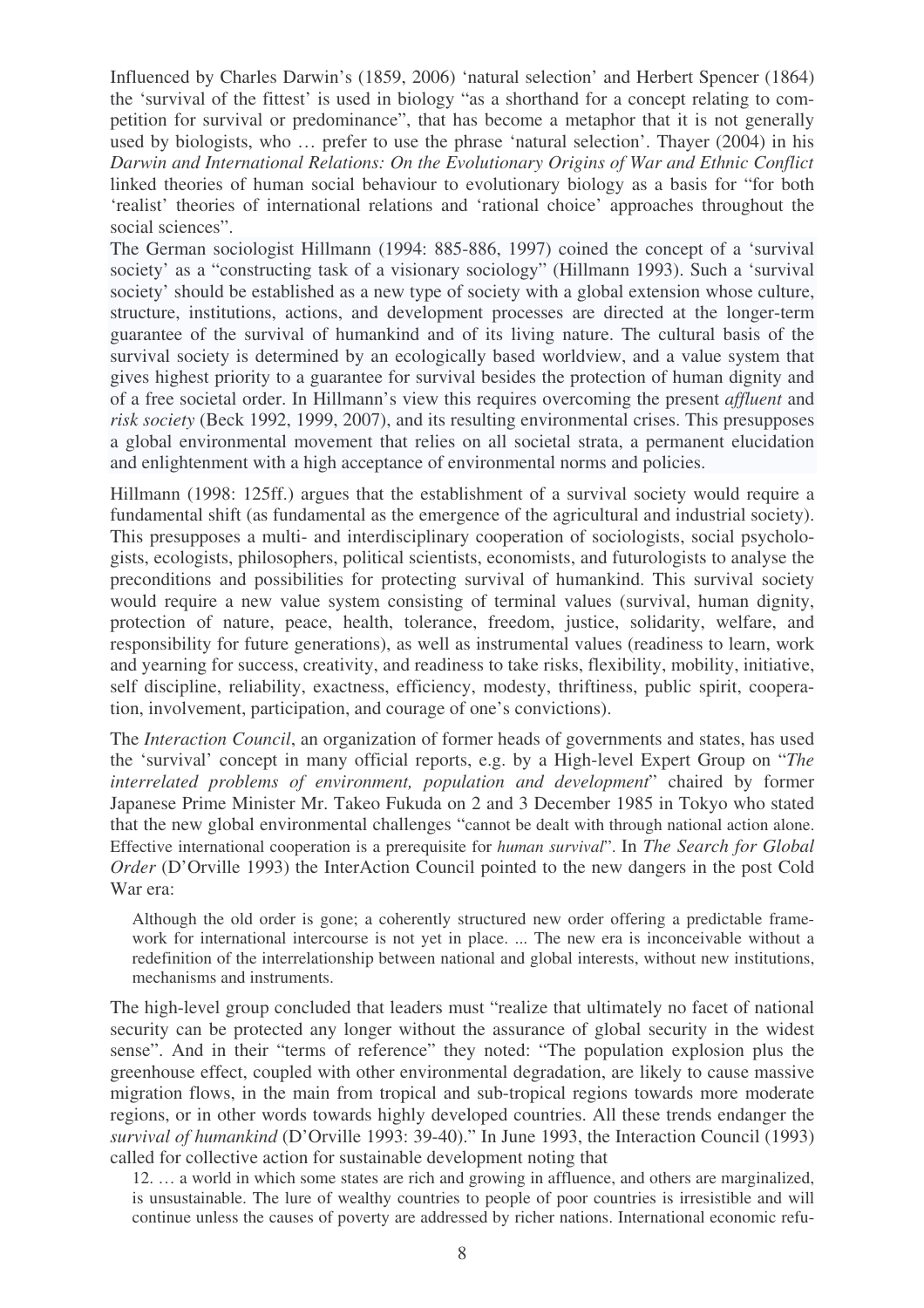gee movements lead to tensions among states and races. Global environmental degradation adds to the stress created by population pressure. Given the relationship in some developing countries between *environmental insecurity and political instability*, leaders of industrialized states should regard global environmental protection as essential on both moral and pragmatic grounds, and many environmental problems are insoluble without collective action.

In *Fighting for Survival*, Michael Renner (1997) analysed the transformation of security by focusing on "environmental decline, social conflict and the new age of insecurity", and he suggested for the security in the  $21<sup>st</sup>$  century "a human security policy" that would require "enhancing international peace capacity", a "human security budget" and "a global partnership for human security", but he did not conceptualize 'survival', the key term of his analysis.

The focus of the 'survival dilemma' is neither the 'survival of the fittest' nor a 'survival society', but rather the dilemma that often confronts the poor, the environmentally and socially highly vulnerable people with several unpleasant choices in response to both war, hazards, disasters, and complex emergencies that fundamentally challenge the survival in their traditional livelihoods. The key question is who is to survive: states or human beings and against what: wars, hazards, and disasters as well as complex emergencies on the background of the changing perception of emerging new security concerns in the 'anthropocene' (Crutzen/Stoermer 2000; Crutzen 2002; Clark/Crutzen/Schelnhuber 2005, Oswald/Brauch/Dalby 2008). Next the two facets of a 'survival dilemma' of states in an anarchic international system and of human beings and humankind will be discussed.

# **4.2 Environmental and Climate Change and Security**

Since the early  $21<sup>st</sup>$  century climate change has increasingly been perceived as a threat to 'national', 'international', and 'human security'. Climate change has gradually been securitized in government reports and in statements of government officials in the United Kingdom, in Germany (BMU 2002; Brauch 2002, 2003b, 2004, 2006a, 2009; WBGU 2007, 2007a, 2008), and in the US (Schwartz/Randall 2003, 2004; O'Keefe 2005; CNA 2007).

On 9 January 2004, David King, the UK Government's chief scientific adviser was quoted as saying that climate change is a far greater threat to the world than international terrorism.<sup>2</sup> In February 2004, John Reid MP, then British Secretary of State for Defence and later Home Secretary, argued that climate change may spark conflict between nations. He claimed that violence and political conflict would become more likely in the next 20 to 30 years with climate change, which he listed among the major threats in future decades, including terrorism, demographic changes, and global energy demand.<sup>3</sup>

John Ashton, a Special Representative for Climate Change of UK Foreign Secretary Beckett, said on 24 January 2007: "Climate change is a security issue because if we don't deal with it, people will die and states will fail." <sup>4</sup> Most security threats in today's world are amenable to some extent to a "hard power" or conventional reaction, he said, and demand will rise for such responses to climate change-related security problems. "But there is no hard power solution to climate change – you cannot force your neighbour to change its carbon emissions at the barrel of a gun."<sup>5</sup>

Besides the UK, other nations have begun to assess the security implication of climate change. In 2002, the German Ministry for the Environment, Nature Conservation, and Nuclear Safety published a commissioned report on climate change and conflicts which raised the

<sup>2</sup> See: Goklany and King: "**Climate Change and Malaria", in:** *Science*, 1 October 2004: 55-57; BBC (2007) "Global Warming 'Biggest Threat'"; at: <http://news.bbc.co.uk/1/hi/sci/tech/3381425.stm >; see also BBC: "Scientist urges US climate help" on 10 March 2004; at: < http://news.bbc.co.uk/1/hi/sci/tech/ 3498830.stm> and on 31 March 2004; at: < http://news.bbc.co.uk/1/hi/uk\_politics/3584679.stm >.

<sup>&</sup>lt;sup>3</sup> See: Ben Russell and Nigel Morris: "Armed forces are put on standby to tackle threat of wars over water", in; *Independent*, 28 February 2006; at: <http://news.independent.co.uk/environment/article348196.ece >.

<sup>4</sup> Quoted in: Ben Vogel (2007) "Climate change creates security challenge 'more complex than Cold War',"in: *Janes.com*; at: <http://www.janes.com/security/international\_security/news/misc/janes070130\_1\_n.shtml>.

<sup>5</sup> Quoted by Chris Littlecott (2007) "Climate Change: The Global Security Impact" 5 February; at: < http:// www.e3g.org/index.php/programmes/climate-articles/climate-change-the-global-security-impact />.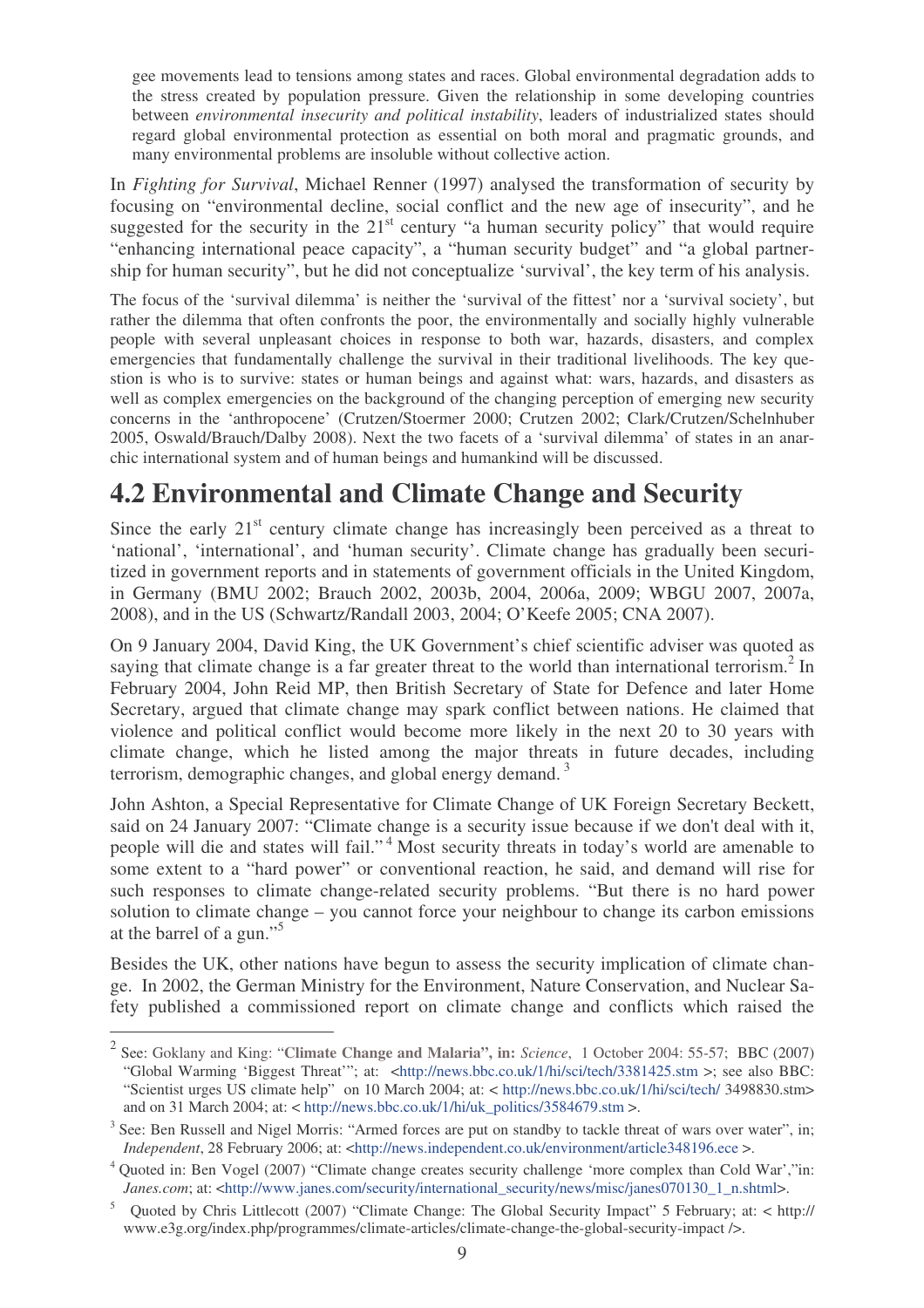question whether climate change impacts can increase conflict potentials (BMU 2002; Brauch 2002). In June 2007, the German Advisory Council on Global Change (WBGU 2007, 2008) released a study on *World in Transition – Climate Change as a Security Risk*. The German Military Staff College (Führungsakademie) is including climate change issues in its longerterm security scenarios until 2040 (Jopp/Kaestner 2008; Brauch 2006a).

In spring 2004 an internal report by Randall and Schwartz (2004) for the US Department of Defense on the impact of abrupt climate change on US national security was leaked to the press. Gilman, Randall, and Schwartz (2007) discussed the Impacts of Climate Change on US national security as did a report by the US Center of Naval Analysis (CNA 2007). This study addressed three questions: a) on the conditions climate change is likely to produce globally that represent security risks for the US; b) how may they affect the US national security interests; and c) what actions should the US launch to address its national security consequences. The study concluded that the predicted consequences of climate change include: "extreme weather events, drought, flooding, sea level rise, retreating glaciers, habitat shifts, and the increased spread of life-threatening diseases," that may add "new hostile and stressing factors" and that have the potential "to create sustained natural and humanitarian disasters" whose consequences "will likely foster political instability where societal demands exceed the capacity of governments to cope" and it "will add to the tensions even in stable regions of the world".

On March 29-31, 2007, the Strategic Studies Institute and the Triangle Institute for Security Studies conducted a colloquium on "Global Climate Change: National Security Implications," 6 that reached the following key insights that climate change is underway and that its national security implications "are proportional both to the speed of change and the extent", that "threats to national survival stemming from catastrophic change must be anticipated, evaluated, and neutralized to the greatest degree possible", and that this will "require multinational, multi-agency cooperation on a scale heretofore unimaginable and could provide no-fault ground for global cooperation". The first impact would come from displaced people and their malnutrition and disease that "could aggravate or spark displacement and border security issues".<sup>7</sup>

In November 2007, the *Center for Strategic and International Studies* (CSIS) and the *Center for a New American Security* (CNAS) released a report on: *The Age of Consequences: The Foreign Policy and National Security Implications of Global Climate Change* (Campbell/Lennon/Smith 2007) by a group of high-level US security experts and climate specialists that discussed three future worlds with climate change impacts during the next 30 and 100 years that

are based on *expected, severe,* and *catastrophic* climate cases. The first scenario projects the effects in the next 30 years with the *expected* level of climate change. The *severe* scenario, which posits that the climate responds much more strongly to continued carbon loading over the next few decades than predicted by current scientific models, foresees profound and potentially destabilizing global effects over the course of the next generation or more. Finally, the *catastrophic* scenario is characterized by a devastating 'tipping point' in the climate system, perhaps 50 or 100 years hence. In this future world, global climate conditions have changed radically, including the rapid loss of the land-based polar ice sheets, an associated dramatic rise in global sea levels, and the destruction beyond repair of the existing natural order.

Also in November 2007, the *Council on Foreign Relations* (CFR) released a report on: *Climate Change and National Security* that proposed several policy options to reduce the vulnerability of the United States and other countries to the predictable effects of climate change. Bushby

<sup>&</sup>lt;sup>6</sup> Other co-organizers included the Army Environmental Policy Institute, The Center for Global Change (Duke University), Creative Associates, The Nicholas Institute for Environmental Policy Solutions (Duke University), The Environmental Change and Security Program (The Woodrow Wilson International Center for Scholars), and the Department of Environmental Sciences at the University of North Carolina-Chapel Hill.

<sup>&</sup>lt;sup>7</sup> U.S. Army War College and Triangle Institute for Security Studies, Strategic Studies Institute, Colloquium Brief, compiled by Douglas V. Johnson II; at: <http://www.strategicstudiesinstitute.army.mil/pdffiles/ PUB779.pdf>.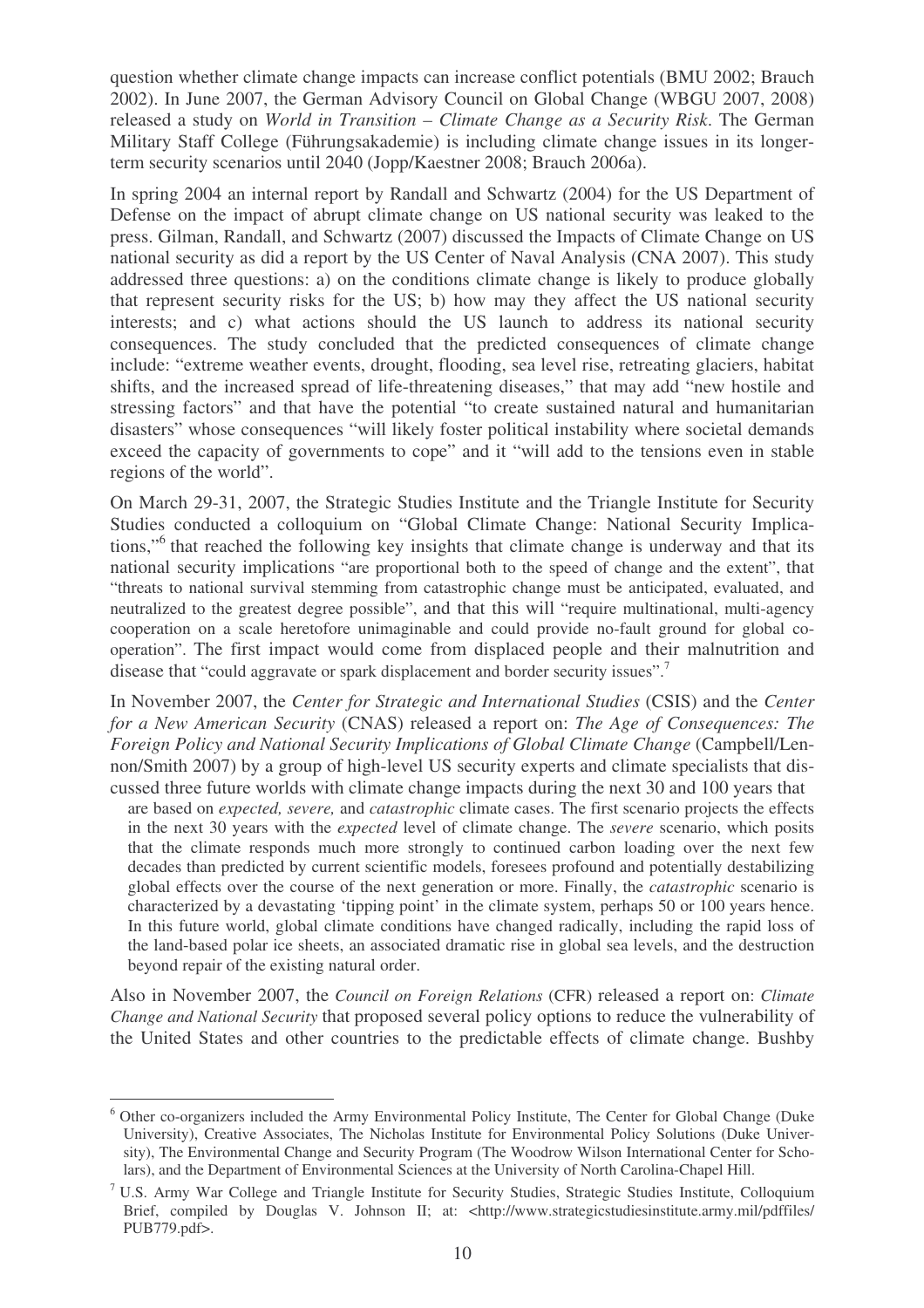(2007) argued that sharp GHG reductions in the long run are essential to avoid unmanageable security problems.

These studies were picked up by members of the US Congress. In March 2007, Senators Richard J. Durbin (D-IL) and Chuck Hagel (R-NE) introduced the "Global Climate Change Security Oversight Act" (S.1018) requesting a national intelligence estimate to assess whether and how climate change might pose a national security threat (Scheffran 2008: 22). A similar "Global Climate Change Security Oversight Act" (H.R.1961) was submitted in the House by Congressman Edward Markey (D-MA).<sup>8</sup> However, none has so far been adopted by both Houses of the US Congress.

Climate change also poses severe security impacts for human security and its referent objects: human beings and humankind. From a human security perspective, climate change has been addressed by the GECHS programme of IHDP in June 2005<sup>9</sup> and it was the focus of the Greek Presidency of the Human Security Network (2007-2008). 10 The *Friends of Human Security* (FHS) coordinated by Japan and Mexico also discussed issues of climate change and human security based on a symposium on 31 July 2007 reviewing the impact of climate change in developing countries, the challenges of disaster risk reduction, and the linkages between development and security.<sup>11</sup>

A 'Policy Memorandum' on '*Climate Change and Human Security*' (Wisner/Fordham/Kelman/Rose Johnston/Simon/Lavell/Brauch/Oswald Spring/Wilches-Chaux/Moench/Weiner 2007) pointed to many impacts for international, national, and human security for selected direct, indirect, and slow-onset linkages.

Some effects are already evident and will become very clear in the short run (up to 2020). They will increase and others will manifest themselves in the medium term (up to 2050); whilst in the long run (up to 2100), they will all be active and interacting strongly with other major trends. Africa is very likely to suffer very damaging impacts and has the least resources for coping and adapting to these stresses. Livelihood security and other aspects of human security interact with 'hard' security issues because of the national and regional upheavals that climate stress may put on livelihood systems already vulnerable and incapable of adapting. The rural and urban poor are already under stress, and for some groups such as women-headed households in Africa, adaptation to climate-induced stress will be very difficult indeed. Some major climate changes may actually occur rapidly.

On 17 April 2007, the UN Security Council for the first time addressed climate change as a security issue. The British initiative to put climate change on its agenda has been an attempt to

<sup>&</sup>lt;sup>8</sup> See: Congressional Record: March 28, 2007 (Senate), p. S4059-S4061; at: <http://www.fas.org/irp/congress/ 2007\_cr/s1018.html >; see also at: < GovTrack.us. H.R. 1961--110th Congress (2007): Global Climate Change Security Oversight Act, *GovTrack.us (database of federal legislation)*; at: <http://www.govtrack.us/ congress/ bill.xpd?bill=h110-1961> (16 May 2008). For an overview of other bills on this issue submitted to the US Congress; see at: < http://www.pewclimate.org/federal/congressional-proposals/110/National%20Security%20 and%20Climate%20Change >.

<sup>9</sup> On 21-23 June 2005, *The Global Environmental Change and Human Security* (GECHS) project of IHDP organized a workshop in Oslo on 'climate change and human security'; at. < http://www.cicero.uio.no/humsec/>; papers at: http://www.cicero.uio.no/humsec/list\_participants.html.

<sup>&</sup>lt;sup>10</sup> See Greek concept paper on: "Human Security and the Climate Change Impact on Vulnerable Groups" of 8 May 2007; at: < http://www.humansecuritynetwork.org/docs/2007-ministerial-meeting-04-greek%20paper. doc>.

<sup>&</sup>lt;sup>11</sup> See: Workshop on "Climate Change from the Perspective of Human Security"; at: < http://ochaonline.un.org/ WhatsNew/ClimateChangeandHumanSecurity/tabid/2106/Default.aspx>; see the presentation by Under-Secretary-General John Holmes' on: "Human security and disaster reduction". In the view of John Holmes, Under-Secretary-General for Humanitarian Affairs and Emergency Relief Coordinator, "It has become obvious that climate change is the biggest threat the planet faces, especially to the poorest and the most vulnerable among us. Climate change, and the natural hazards and extreme weather events that are associated with it, are not some distant, future threat. The threat to human security is here, it's real, and it's today."<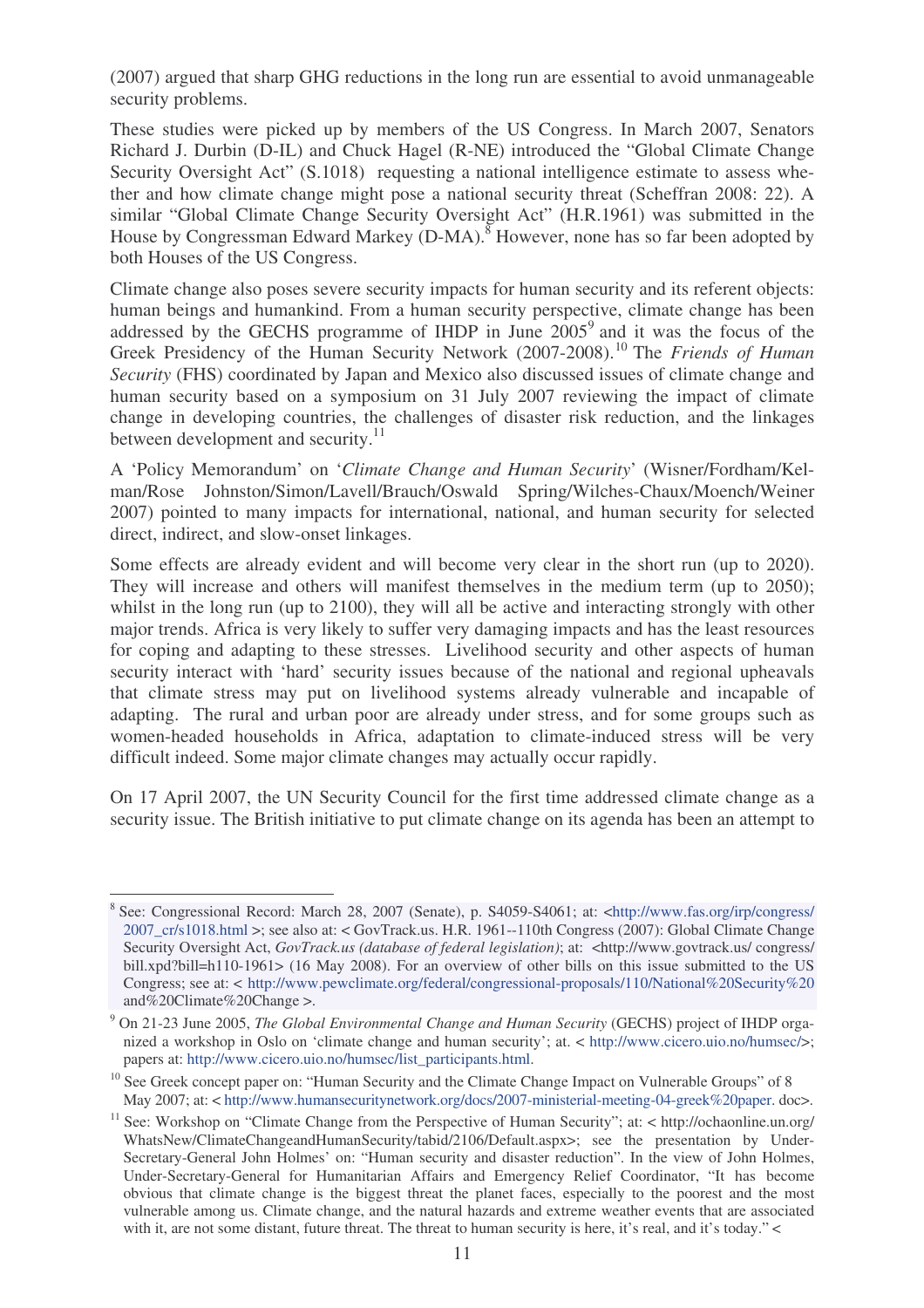'securitize' climate change.<sup>12</sup> In her opening statement, then UK Foreign Secretary Margaret Beckett stressed that "what makes wars start – fights over water, changing patterns of rainfall, fights over food production, land use. There are few greater potential threats."<sup>13</sup> She argued that "an unstable climate will exacerbate some of the core drivers of conflict, such as migratory pressures and competition for resources." Japan's Ambassador Kenzo Oshima said that "it is clear that climate change can pose threats to national security … [and] in the foreseeable future climate change may well create conditions or induce circumstances that could precipitate or aggravate international conflicts."

**Figure 1:** Matrix of Possible Climate Change and Security Interactions over Time. **Source**: Policy Memorandum: *Climate Change and Human Security*, 15 April 2007.

|                                      | Direct<br>impact                                                            |                                                  | Slow-onset                                       |                                                                                                                                       |                                                                                                                    |                                                                      |                                                                         |  |
|--------------------------------------|-----------------------------------------------------------------------------|--------------------------------------------------|--------------------------------------------------|---------------------------------------------------------------------------------------------------------------------------------------|--------------------------------------------------------------------------------------------------------------------|----------------------------------------------------------------------|-------------------------------------------------------------------------|--|
|                                      | Water                                                                       | Food                                             | Health                                           | Mega-<br>projects                                                                                                                     | <b>Disasters</b>                                                                                                   | <b>Biofuel</b>                                                       | Sea level                                                               |  |
| Short term<br>$(2007 -$<br>2020)     | Local conflict<br>over water                                                | Failure to<br>meet MDGs                          | Failure to<br>meet MDGs                          | Long history<br>$\sigma$ f<br>development-<br>induced<br>displacement<br>from $1950$ 's                                               | Nation states<br>begin to lose<br>credibility<br>due to<br>inability to<br>prevent large<br>disasters              | Isolated food<br>– fuel<br>competition<br>and price<br>spikes        | Small number<br>of<br>displacements                                     |  |
| Medium<br>term<br>$(2021 -$<br>2050) | <b>Increased</b><br>local & some<br>international<br>conflict over<br>water | Significant<br>displacement<br>due to famine     | Interacts with<br>food<br>production<br>problems | Displacement<br>of rural poor<br>due to CDM &<br>large scale<br>dams & other<br>state based<br>mitigation &<br>adaptation<br>projects | Significant<br>political<br>unrest due to<br>failure of<br>DRR &<br>inadequate<br>recovery in<br>many<br>countries | Food-fuel<br>competition<br>increases $&$<br>biodiversity<br>erosion | Increasing<br>displacement<br>& national/<br>international<br>tension   |  |
| Long term<br>$(2051 -$<br>2100)      | Major<br>international<br>conflict over<br>water                            | Major<br>displacement<br>& political<br>upheaval | Major<br>displacement<br>due to<br>epidemics     | Major urban<br>upheaval and<br>other political<br>fall out from<br>mega-project<br>displacement                                       | Major<br>upheaval<br>with<br>international<br>implications<br>due to<br>unattended<br>weather<br>catastrophes      | Major<br>discontent<br>due to food-<br>fuel<br>competition           | Major<br>international<br>tensions due to<br>population<br>displacement |  |
|                                      | All of these processes strongly interact with each other                    |                                                  |                                                  |                                                                                                                                       |                                                                                                                    |                                                                      |                                                                         |  |

However, the representatives of China, Russia, Qatar, Indonesia, and South Africa argued that "the Security Council was not the place to take concrete action." Peru, Panama, Papua New Guinea, and small island states agreed with the UK. For UN Secretary General, Ban Ki-moon "projected changes in the earth's climate are thus not only an environmental concern. … Issues of energy and climate change can have implications for peace and security." 14

<sup>&</sup>lt;sup>12</sup> "Press Conference by Security Council President, 4 April 2007"; at: <http://www.un.org/News/briefings/ docs //2007/070404\_Parry.doc.htm>;

<sup>13</sup> Bloomberg news: "UN attacks climate change as threat to peace", in: *International Herald Tribune,* 18 April 2007: 2;

<sup>&</sup>lt;sup>14</sup> UN Security Council, SC/9000, 5663<sup>rd</sup> meeting, 17 April 2007: "Security Council holds first-ever debate on impact of Climate change on peace, security, hearing 50 speakers"; at: <http://un.org/news/press/ docs/2007/ sc9000.doc.htm>.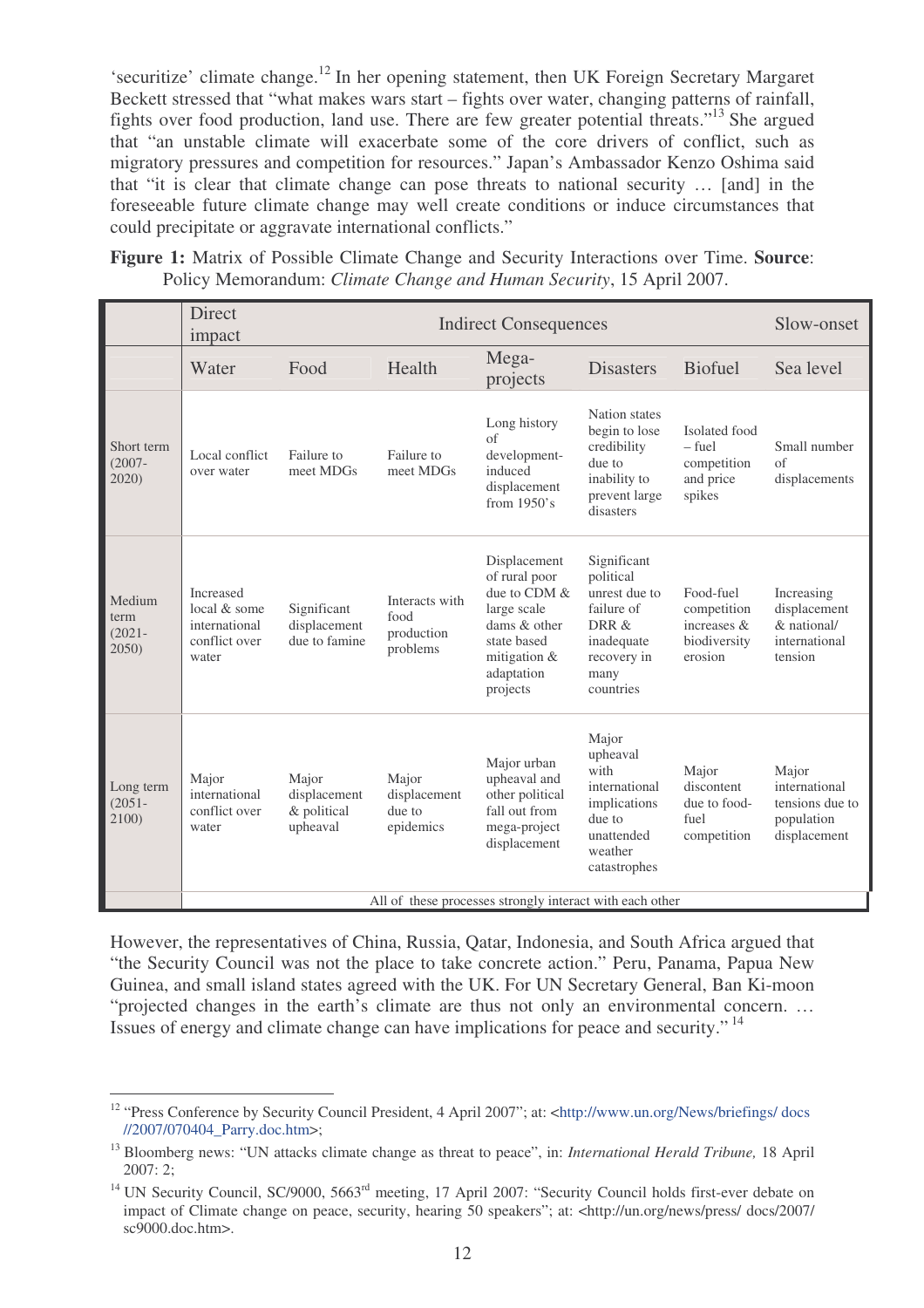**Figure 2:** Security threats, challenges, vulnerabilities, and risks posed by climate change, specifically by temperature increase and sea level rise. **Source:** Brauch 2005a: 64; reprinted with permission by UNU-EHS.

| <b>Environmental cau-</b>                                                                            |                                                                                                          | <b>Natural and economic factors</b>                                                     | <b>Societal impact factors (exposure)</b>                                                             |                                                                                      |  |  |  |
|------------------------------------------------------------------------------------------------------|----------------------------------------------------------------------------------------------------------|-----------------------------------------------------------------------------------------|-------------------------------------------------------------------------------------------------------|--------------------------------------------------------------------------------------|--|--|--|
| ses, stressors, effects<br>and natural hazards<br>pose                                               | <b>Substantial</b><br>threats for                                                                        | <b>Challenges</b><br>affecting                                                          | <b>Vulnerabilities for</b>                                                                            | <b>Risks for</b>                                                                     |  |  |  |
|                                                                                                      | Security objects (for what or whom?)                                                                     |                                                                                         |                                                                                                       |                                                                                      |  |  |  |
| Climate change<br>- temperature increase<br>(creeping, long-term)                                    | - human health<br>- agriculture (yield<br>decline)<br>- biodiversity<br>- desertification                | - tourism<br>- food security<br>- fisheries<br>- government action<br>- economic action | - infectious diseases<br>- damage to crops<br>- natural systems<br>- water scarcity<br>- forest fires | - human populations<br>- the poor, old<br>people and<br>children due to<br>heatwayes |  |  |  |
| Climate change<br>- sea level rise<br>(creeping, long-term)                                          | - small island states<br>- marine<br>ecosystems,<br>- indigenous com-<br>munities,<br>- industry, energy | - deltas<br>- coastal zones<br>- marine, freshwater<br>ecosystems                       | - coastal cities, habi-<br>tats, infrastructure,<br>jobs<br>- cities, homes, jobs                     | - livelihood<br>- poor people,<br>- insurance,<br>- financial services               |  |  |  |
| Abrupt climate change<br>- e.g. cooling in Central<br>and Northern Europe, in<br>North America (USA) | - countries & peop-<br>le in Northern<br>Europe, benefiting<br>from Gulf Stream                          | - livelihood<br>- survival                                                              | - agriculture<br>- habitat<br>- people                                                                | - human life &<br>animals, property<br>- forced migration<br>of people               |  |  |  |
| Climate change<br>- extreme weather events:<br>storms (hurricanes, cy-<br>clones, winter storms)     | - habitat, technical<br>infrastructure,<br>transportation, etc                                           | - forests (health of<br>trees)<br>- food security                                       | - coastal ecosystems<br>- forests, settlements<br>- electricity<br>transmission                       | - human life &<br>property<br>- insurance<br>- financial services                    |  |  |  |
| Climate change<br>- extreme weather events:<br>floods                                                | - habitat, technical<br>infrastructure, and<br>people                                                    | - vulnerable, flood-<br>prone areas                                                     | - persons living in<br>flood-prone areas                                                              | - human life &<br>property                                                           |  |  |  |
| Climate change<br>- extreme weather events:<br>Drought                                               | - availability of<br>water and food,<br>survival of people                                               | - decreased crop<br>yield and water<br>quality & quantity                               | - arid and semi-arid<br>zones, agriculture<br>- forests (tree health)                                 | - human life &<br>animals, property                                                  |  |  |  |
| Soil erosion,<br>desertification, drought                                                            | - water scarcity<br>- agriculture<br>- habitats                                                          | - food security<br>- human livelihood<br>(forced migration)                             | - livelihoods<br>- rural areas<br>- specific crops                                                    | - people & livestock<br>in rural areas<br>- people in slums                          |  |  |  |
| Deforestation                                                                                        | - landscape, cities,<br>habitat                                                                          | - water availability                                                                    | - landslides                                                                                          | - informal housing<br>(slums)                                                        |  |  |  |
| Water scarcity and<br>degradation                                                                    | - agriculture, food<br>security, people                                                                  | - econ. behaviour<br>- human health                                                     | - poor in slums                                                                                       | - old people,<br>children, poor                                                      |  |  |  |
| Forced Migration                                                                                     | - resident popula-<br>tion, clash on<br>water and food                                                   | - overgrazing on<br>marginal soils,<br>- environment                                    | - fragile ecosystems<br>- people on the move                                                          | - migrants and their<br>animals                                                      |  |  |  |

The climate change issue has been discussed at the G-8 meetings in August 2005 in Gleneagles<sup>15</sup> in the UK and in June 2007 in Heiligendamm in Germany where the heads of states and/or governments of the G 8 agreed … "in setting a global goal for emissions reductions" that they will "consider seriously the decisions made by the European Union, Canada and Japan which include at least a halving of global emission by 2050"<sup>16</sup>. In a joint statement of

<sup>15</sup> At the G8 meeting in Gleneagles the *Gleneagles Plan of Action* on "Climate Change, Clean Energy and Sustainable Development"; at: <http://www.fco.gov.uk/Files/kfile/PostG8\_Gleneagles\_CCChangePlanofAction. pdf >:

<sup>&</sup>lt;sup>16</sup> For the documents of the G 8 Meeting in Heiligendamm, Germany on 8 June 2007; at: < http://www.g-8.de/ Webs/G8/ EN/G8Summit/SummitDocuments/summit-documents.html > and the chair's conclusions; at: <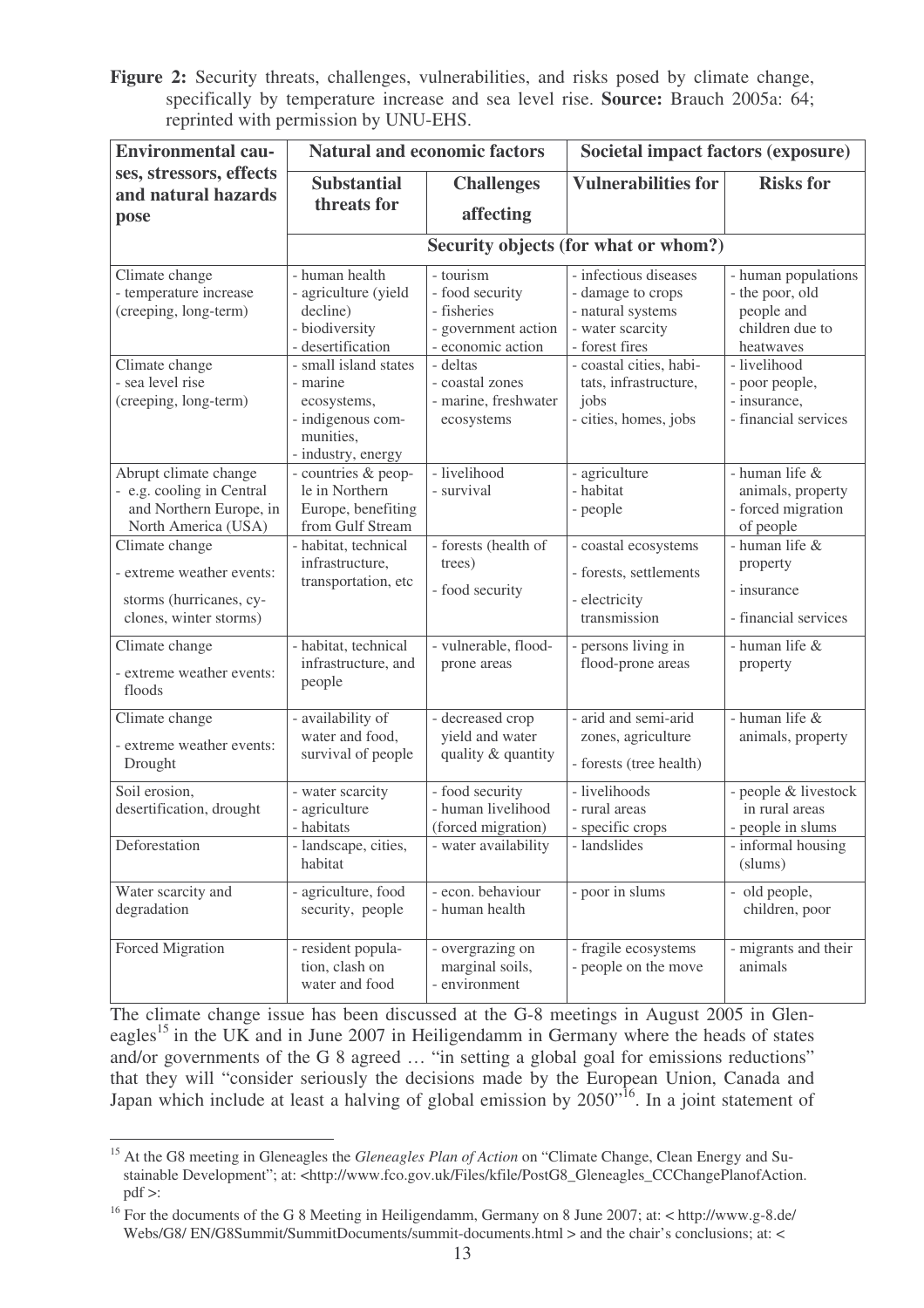the German G 8 presidency with the heads of states and/or governments of Brazil, China, India, Mexico and South Africa, the goal of fighting climate change was endorsed, including the "crucial role of economic incentives", investments in "climate friendly investments in large scale", and improved means of adaptation for developing countries "with enhanced technology cooperation and financing."

The G-8 meeting in Hokkaido Toyako (Japan) adopted on 8 July 2008 this commitment on greenhouse gas reductions until 2050:

We seek to share with all Parties to the UNFCCC the vision of, and together with them to consider and adopt in the UNFCCC negotiations, *the goal of achieving at least 50% reduction of global emissions by* 2050, recognizing that this global challenge can only be met by a global response, in particular, by the contributions from all major economies, consistent with the principle of common but differentiated responsibilities and respective capabilities (emphasis added, HGB).<sup>17</sup>

Global environmental and climate change, as well as hydro-meteorological hazards, affect primarily the individual or humankind whose perception of 'insecurity' therefore change. Climate change has become a new objective security danger and – in many parts of the world – a new subjective security concern. Anthropogenic climate change and its two key features of temperature increase and sea level rise, as well as weather-induced hydro-meteorological hazards, pose manifold new threats, challenges, vulnerabilities, and risks for the security on the earth, for nation states, as well as for human beings and humankind (figure 2).

For many of the poor, marginalized, and highly environmentally and socially vulnerable people, climate change poses a new 'survival dilemma' that differs fundamentally from the state-centred 'security dilemma' in international relations and security studies.

## **4.3 The Survival Dilemma as a State-centred Concept**

A key goal of the United Nations has been "to maintain international peace and security" and the security and survival of its member states, its territory, people, and system of rule. Thus, the referent object of security policy is both the state and its people, but also the international community and humankind. With the end of the Cold War the climate-induced threats, challenges, vulnerabilities, and risks that pose security dangers and concerns have changed.

While in Europe the 'security dilemma' has been largely escaped, in many other parts of the world it still prevails. While the Security Council was originally constrained to deal with inter-state conflicts as threats to the peace, its practice since 1990 has gradually changed (Bothe 2008) to include intra-state conflicts and genocide as 'threats to the peace, breaches of peace, or acts of aggression'. In February 1999, the UNSC for the first time took up human security and in April 2007 it addressed climate change. The UNGA asked Mexico and Switzerland to propose how environmental protection could be enhanced within the UN system.<sup>18</sup>

Thus, the survival of whom not any longer refers only to states or their peoples but increasingly also to human beings, societal and ethnic groups, as well as to international society and humankind. The survival against what refers not any longer only against the threats posed by other states, but also by the own state, by warlords, organized crime, and increasingly also by environmental factors triggered by global environmental change among them climate change, water scarcity, drought, and the impacts of increasingly human-induced natural hazards (figures 2, 3).

http://www.g-8.de/nsc\_true/Content/EN/Artikel/\_\_g8-summit/anlagen/chairs-summary,templateId=raw,property=publicationFile.pdf/chairs-summary>.

<sup>&</sup>lt;sup>17</sup> See: G8 Hokkaido Toyako Summit: "Environment and climate Change"; at: <http://www.g8summit.go.jp/ eng/doc/doc080709\_02\_en.html>.

<sup>&</sup>lt;sup>18</sup> "UNO-Sicherheitsrat soll Umweltfragen beachten. Klimawandel birgt laut britischer Studie Sicherheitsrisiken", in: *Neue Zürcher Zeitung*, 18 April 2007: 4.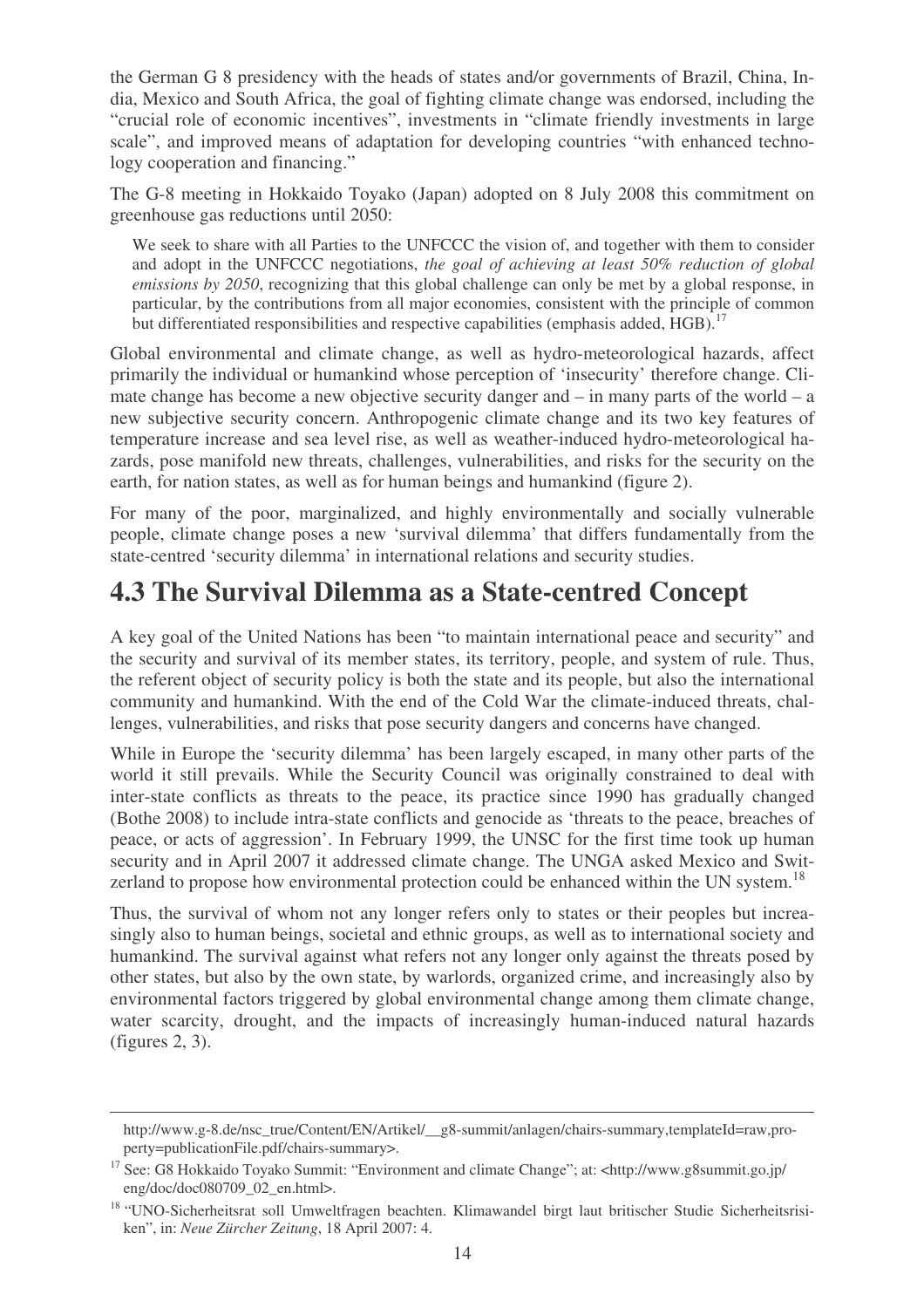This author has argued that while the last three global orders (1815-1989) were primarily based on power categories legitimized in terms of the *security dilemma*, the emerging new global challenges of the 21<sup>st</sup> century (Renner 1997: 25-6) may require a new international order based on a Grotian *survival dilemma* (Brauch 1996, 2000) that may necessitate additional multilateral cooperation on international security (arms control, terrorism) and environmental regimes (climate, desertification, water), in international and supranational organizations. Thus, the zero-sum games of many realist approaches in the Hobbesian tradition of the 19<sup>th</sup> and 20<sup>th</sup> centuries must be replaced – from a Grotian or Kantian perspective – by non-zerosum games where all major players should aim at the creation of conditions for the survival of humankind (Axelrod 1984).

Brauch (2000: 281-318) argued that the root causes of global environmental change could become "severe challenges for the survival of governments", and he stated that the environmental conditions for human life may be fundamentally challenged as a result of a complex process of incremental change caused by soil erosion and desertification leading to more frequent and intensive droughts and water scarcity and lack of food that will force people to migrate, what sometimes may lead to violent conflicts.

The severe droughts in the Sahel zone in the 1960's and 1980's put the survivability of this region at risk and have contributed to several failed states (e.g. Somalia). A complex interaction among environmental, societal, and political factors occurred that resulted in several Sahel countries engaging in violent conflicts (Mainguet 1994, 2003; Mensching 1990; Garenne 1994: 167-86; WBGU 2007a, 2008). The Mediterranean region will be extremely volatile to the interaction of long-term non-military challenges that cannot be solved by military means neither domestically (repression) nor internationally (intervention). The challenge of survivability will increase the pressure for migration while Northern efforts to contain it may intensify the problems of governability in the South (El-Hinnawi, 1985; Myers, 1993: 752-61, 1995; Brauch, 1997, 1998; 2003, 2006a, 2006b, 2007).

This and other new global challenges may require in the 21<sup>st</sup> century new forms of *global governance* (Commission on Global Governance 1995; Diehl 1997) and new international institutions (regimes and organizations) that may be influenced more by the intellectual traditions of Grotius and Kant. These new challenges require a new international order that necessitate additional multilateral cooperation in international regimes (climate, desertification), international (UN, OSCE) and supranational organizations (EU). Thus, the zero-sum games of the 19<sup>th</sup> and 20<sup>th</sup> centuries may be replaced by non-zero-sum games where all major players aim at the creation of conditions for the survival of humankind (Axelrod 1984).

If such a "*survival dilemma* is more than an idealist construct of good intentions effective mechanisms for an efficient implementation of adopted norms and goals and a comprehensive verification regime for effective sanctions against violators is needed" (Brauch 2000: 286). This poses for these non-military global challenges the question of a legitimate use of force. Thus, earth policy (*Erdpolitik*) requires an increase in the effectiveness of international organizations, which is a fundamental reform of the United Nations system (von Weizsäcker 1993; Brauch 1996; Rechkemmer 2005). However, with the many unresolved national, ethnic, and religious conflicts around the globe, distrust and arms competition still prevail in many regions. Thus, the *security dilemma* has not been overcome.

But in the 21<sup>st</sup> century simultaneously new global and regional challenges will grow in intensity beyond the coping capacity of most states that will be the first victims. Here *survivability* requires the gradual realization of "*sustainable development"*, especially of an agricultural policy within environmental constraints. This *survival dilemma* implies for many ecologically sensitive and conflict-prone regions, as for example the Mediterranean (Brauch 2003), a mutual effort to define and to address present and future *root causes* that could lead to new conflicts and environmental victims (Williams 1998). Such policies require a widening of the scope and an increase in the competence and effectiveness of multilateral international organizations and regimes both in the security and environmental realm.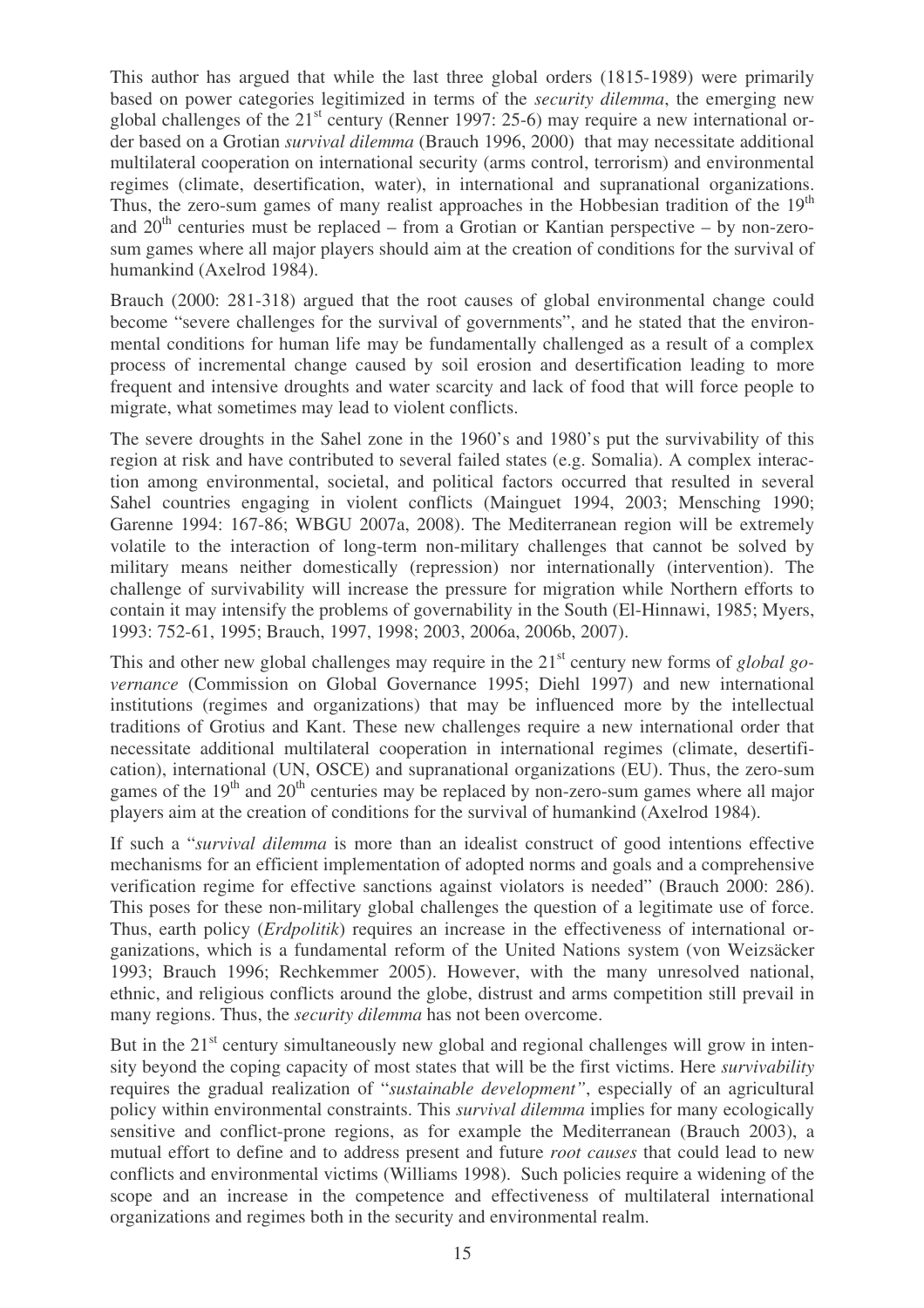# **4.4 The Survival Dilemma as a Human-centred Concept**

The most likely implication of the 'threats, challenges, vulnerabilities, and risks' posed by global environmental and climate change for small island states may be a 'survival dilemma' (Brauch 2000, 2004, 2005a: 69) confronting the poor and highly vulnerable population with unattractive alternatives: to stay at home and be exposed to an increasing number of and more intensive tropical hurricanes and cyclones, or to be forced to migrate from the Caribbean to North America, and from the small islands in the Indian and Pacific Ocean to countries that offer their families better prospects for survival and economic well-being. In other regions and circumstances the survival option may be further reduced:

- To stay at home, to suffer from hunger, and as the worst alternative to die;
- To wait for governmental help and to survive in bad conditions;
- To migrate and to face elsewhere conflicts for water, land, food and jobs; or
- To migrate from the villages to urban slums with a low quality of life in a dangerous environment with the lack of jobs;
- To separate, with the young and the men emigrating where there are jobs and prospects for a better life, and the women, children, and the old staying at home and living on the remittances of emigrated family members;
- Or to develop local resilience, adaptation, and coping mechanisms, as will as survival strategies (Oswald 1991, 2007).

In contemporary English the terms 'survival' and 'dilemma' are imprecise, and the concepts of a 'survival society' or a 'survival dilemma' have so far not rigorously been defined as a social science concept for the analysis of global environmental change, its extreme and fatal outcomes and potential violent societal repercussions. What is the *dilemma* about and what are the choices for whom? Whose *survival* is at stake: of humankind, the state, an own ethnic group, of the family or an individual? What is the *referent* of such a 'survival dilemma': international anarchy, the nation state, society, the own ethnic or religious group, clan, village, family or the individual? What are the *reasons* that necessitate a choice between *survival* or forced migration or even *death* (decline, disintegration)? Are they socially or environmentally driven, or both?

A dilemma requires a choice between two often unattractive options, e.g. between *survival* or death of an individual, or loss of his/her home and livelihood. Thus, first of all the *survival of the individual human being* is at stake, but also of the dwellers on marginal land or in vulnerable housing. Often the poor as well as minority ethnic or religious groups or clans with limited adaptive and mitigation capabilities are among the first victims of hazards and disasters partly caused by human- and nature-induced global environmental change. The 'survival dilemma'

But in ecologically sensitive arid and semi-arid regions, as in the Sahel and in other deserts in the global sunbelt, but also in earthquake-prone regions, the *survival* of individuals, tribes, regional or national governments in failed or disintegrated states is at stake (Somalia, Afghanistan). Global environmental change and especially climate change can also become an additional challenge to humankind, but its impacts will be unequal due to the different degrees of societal (poor vs. rich) and environmental (tropical, subtropical vs. moderate regions) vulnerability. Rapid population growth increases the demand for water, food and housing, and contributes to rapid urbanization that has negative repercussions on the environment (pollution of soil, water, air, figure 3).

A *survival dilemma* exists if the livelihood of human beings (individuals, families, clans, tribes or ethnic or religious groups) is severely challenged by the extreme or fatal outcomes of global environmental change (hydro-meteorological hazards due to extreme weather events) and by extreme poverty. The *survival dilemma* is the highest where poverty is high and the adaptive and mitigation capacity and resilience is low (*high societal vulnerability*), and where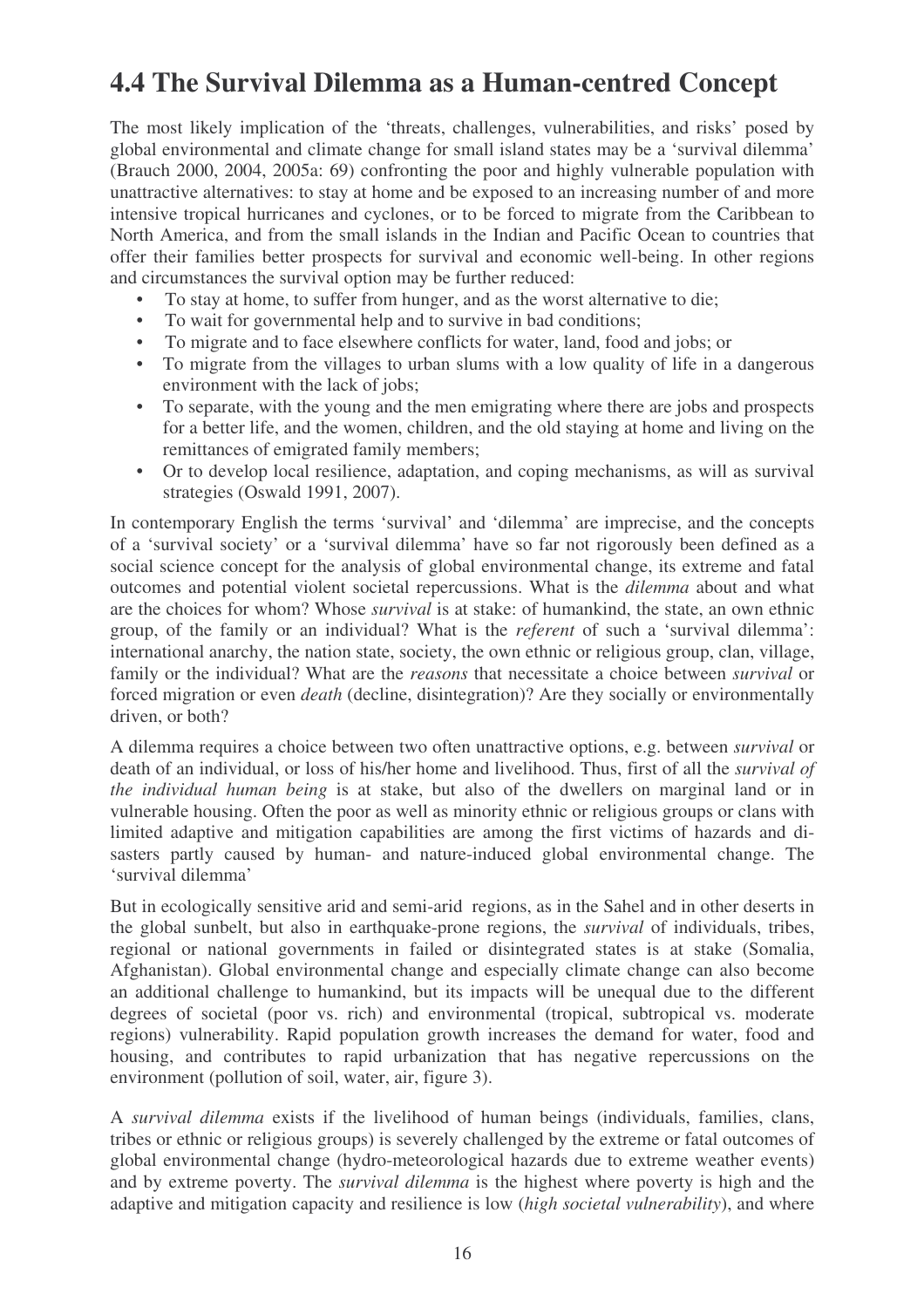the probability and impact of natural disasters is most severe (*high environmental vulnerability*).

| <b>Whose</b> | <b>Referent</b> | Dilemma or choices   Outcome |                | Cause                | <b>Security</b> |
|--------------|-----------------|------------------------------|----------------|----------------------|-----------------|
| survival?    | (actor)         |                              |                |                      | concept         |
| Individual   | family          | Starve or leave the          | Internal       | Poverty, natural     | Human           |
|              |                 | home to next city or         | displacement,  | hazards/disasters    | security        |
| Family       |                 | humanitarian camp            | urbanization,  | Societal and         |                 |
| Village,     | Ethnic and      | Protest or leave and         | migration.     | environmental        | Societal        |
| tribe/clan   | religious group | fight for water              | conflict       | vulnerability        | security        |
| Province     | <b>State</b>    | Assist or repress            | State failure, | Systems of rule      | Economic        |
| Government   |                 | Fall or stay in power        | rapid assi-    | and forms of go-     | and             |
|              |                 |                              | stance or      | vernance, govern-    | military        |
|              |                 |                              | repression     | ment decisions,      |                 |
| Region       | Regional        | Do nothing, ignore           | Migration or   | Extreme weather      | Political.      |
| (e.g. Sahel) | organization    | or respond and               | forms of vio-  | events (drought      | economic,       |
|              | (OAS, AU,       | prepare (adaptation          | lence and      | and desertification) | military        |
|              | ECOWAS)         | and mitigation)              | conflict       |                      |                 |
| Mankind      | United Nations, | Ignore or adapt,             | Major cata-    | Climate change,      | Human and       |
|              | states, NGOs    | mitigate, enhance            | strophe        | desertification,     | global          |
|              | etc.            | resilience                   |                | hydrological cycle   | security        |

**Figure 3: Expanded Concepts of Survival and Security**

Initially, the referent for the *survival dilemma* is the family and the ethnic and religious group (e.g. tribe or clan), but also the state. If the impact of a severe drought results in a major famine (as was the case in the Sahel during the 1980's), then the states and the sub-regional, regional, and global organizations, as well as nongovernmental aid organizations, become a major referent. The referent for major causes of global environmental change: climate change, desertification, and either water scarcity or flooding is the international community (states, regional and universal organizations, and regimes).

The *survival dilemma* confronts its victims with a vicious circle (stay and starve *or* leave and loose own identity) that requires fundamental and difficult choices by the people (individuals, families, tribes, clans) in the affected regions, primarily in the developing countries, that often imply to leave their home, tribe, clan, to loose their livelihood and identity, and to give up their inherited customs and culture. The *survival dilemma* poses a major challenge to the individual and the society in states and regions where there is a high personal and societal vulnerability due to poverty, and a high environmental vulnerability due to extreme weather events and natural hazards, where the impact is high, but the resilience is low.

Until recently, this *survival dilemma* has hardly been a concern for strategists in industrialized countries because in their countries the societal vulnerability is relatively low and even in case of a high environmental vulnerability the resources and coping capacities exist to reduce human fatalities. In 2002 the worst flood in Germany for more than a century caused 10 billion euros in damages but less than 100 fatalities, while a flash flood that hit Algiers in November 2001 caused economic damages of 300 million euros but more than 920 fatalities (Brauch 2003a). On 29 August 2005, Hurricane Katrina caused 1,833 reported deaths, affected about 500,000 people, and caused an estimated economic damage of 125 billion US dollars.<sup>19</sup> All three floods in the US, Algeria, and Germany confronted many victims with a survival dilemma, however the specific impact on persons and economic damage differed, as did the specific 'survival dilemma' the hazard victims had to face and cope with.

While the *security dilemma* confronts the state and its national security decision-makers with tough strategic choices, the *survival dilemma* initially confronts the individual victim and his

<sup>&</sup>lt;sup>19</sup> See as the source: EM-DAT: The OFDA/CRED International Disaster Database, www.em-dat.net; Université catholique de Louvain - Brussels – Belgium; created on 6 July 2007.